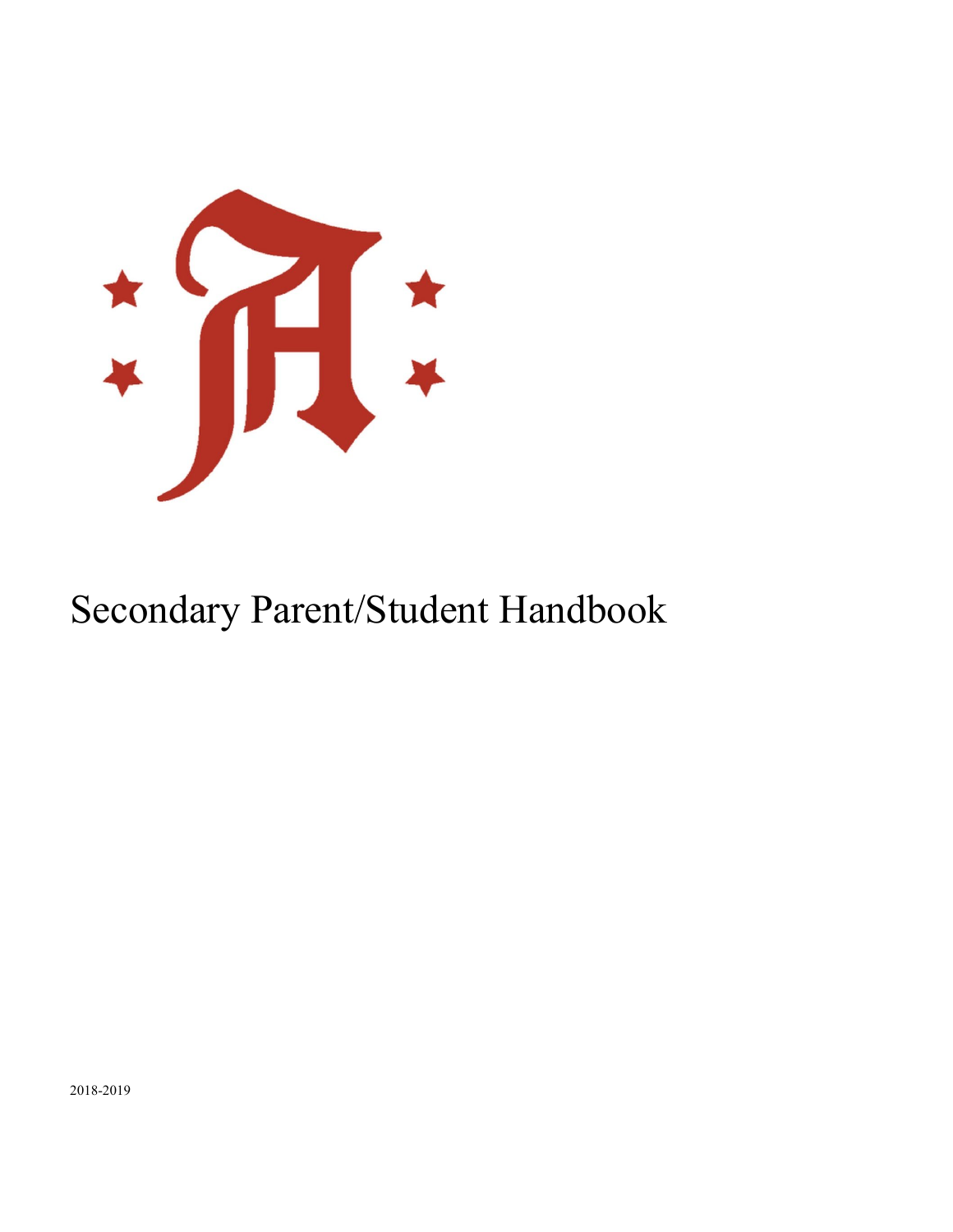# ADMINISTRATION

Executive Director - Charles Wright

# BOARD OF DIRECTORS

Rachel Swalley, President Chris Kuetemeyer, Vice President Scott Perry, Secretary Stephanie Vandenberg, Treasurer , Member

# BACKGROUND

Addenbrooke Classical Academy is authorized under the Charter Schools Act (C.R.S. 22-30.5 et seq.), a law passed in 1993 by the State Legislature. A public charter school operates via a contract, or charter, with the local Board of Education. The charter stipulates authority and responsibilities given to the charter school's governing board. Charter schools operate with autonomy while being held accountable for results. Periodically, typically during a renewal period, charter schools undergo an external evaluation. Additionally, charter schools are ultimately responsible to their consumers—the parents and students who choose to attend.

Addenbrooke Classical Academy was developed on the foundational idea that children can master a rigorous curriculum and become increasingly self-directed learners when mentored in an environment that delivers instruction in a variety of modalities. The Charlotte Mason Philosophies which value each child, provide for free time and training of a child's will, focusing on living books (primary resources), hands-on learning, speaking and writing skills are essential for our program. Our classical approach to teaching is evident by the "Trivium" which has become our foundational documents. Consequently, we are a community of learners where integrity of character, value for education and respect for self and others is paramount.

# MISSION STATEMENT

ACA utilizes an integrated model of tradition and innovation to develop free and independent thinkers through classical instructional strategies.

# CORE BELIEFS AND VALUES

- 1. We believe that all human beings deserve dignity and respect.
- 2. We believe in the self-evident truths as found in the Declaration of Independence, "...that all men are created equal, that they are endowed by their Creator with certain unalienable Rights, that among these are Life, Liberty and the pursuit of Happiness."
- 3. We believe that all students should be educated in a way that equips them to be exemplary citizens.
- 4. We believe that parents are ultimately responsible for the education of their children.

## **CLASSICAL IDEAS**

Trivium—the grammar, logic, and rhetoric developmental stages of learning Lifelong pursuit of truth, beauty, and goodness Literature and ideas that have survived the test of time

## **SOCRATIC APPROACH**

The teacher masterfully guides learning through questioning.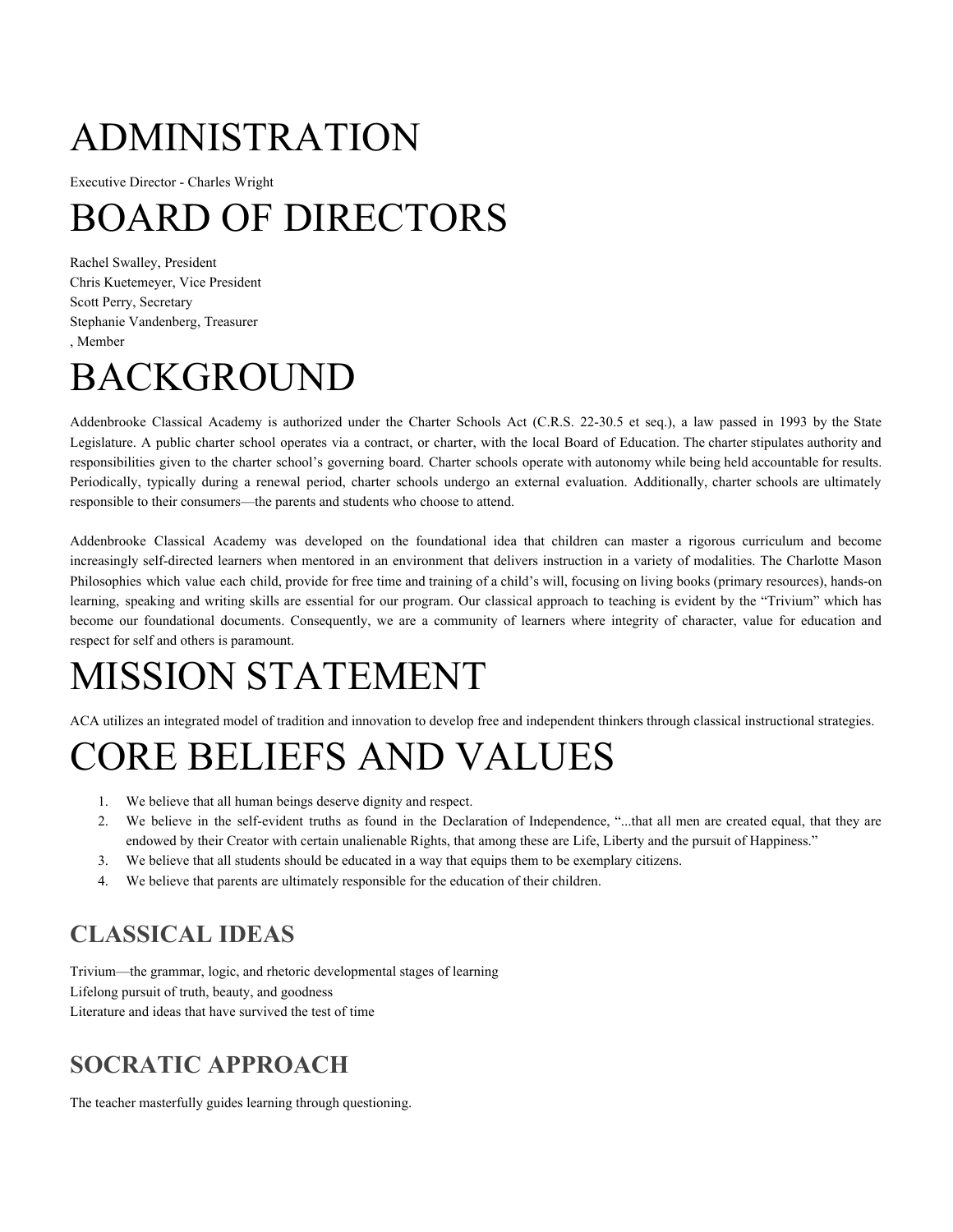The students do the work of learning and perform the act of knowing.

Upper level inspirational subjects such as history, literature, and science utilize a seminar approach, particularly in the upper grades.

## **CHARLOTTE MASON PHILOSOPHIES**

- Education is an atmosphere.
- Education is a discipline.
- Education is a life.
- Education is the science of relationships.

## **VISION**

Throughout his or her life, the exemplary citizen seeks to produce fruitful work by… Nurturing a spirit, which is:

- Honorable, compassionate, humble, and full of grace and integrity
- Courageous to make a stand for what is right
- Desirous to serve others
- Growing in virtuous character
- Grateful
- "Hungry" for what is true, beautiful, and good
- Hopeful and optimistic
- Capable of handling emotional distress
- Able to give and receive love
- Able to produce fruitful work

Continually feeding a mind, which is:

- Attentive, analytical, and discerning
- Passionate for lifelong learning
- Growing in its foundation of knowledge
- Respectful of the rights and responsibilities of his/her citizenship
- Able to recognize life-giving ideas

Caring for the physical needs of his or her body through doing the "musts" in one's life, such as:

- Good nutrition
- Regular exercise
- Other healthy habits

## **WORKING TOGETHER**

Both experience and research tell us that a child's education succeeds best when there is good communication and a strong partnership between home and school. Your involvement in this partnership may include:

- Encouraging your child to put a high priority on education and working with your child on a daily basis to make the most of the educational opportunities the school provides.
- Ensuring that your child completes all homework assignments and special projects and comes to school each day prepared, rested, and ready to learn.
- Becoming familiar with all of your child's school activities and with the academic programs, including special programs, offered in the School.
- Discussing with the counselor or executive director any questions you may have about the options and opportunities available to your child.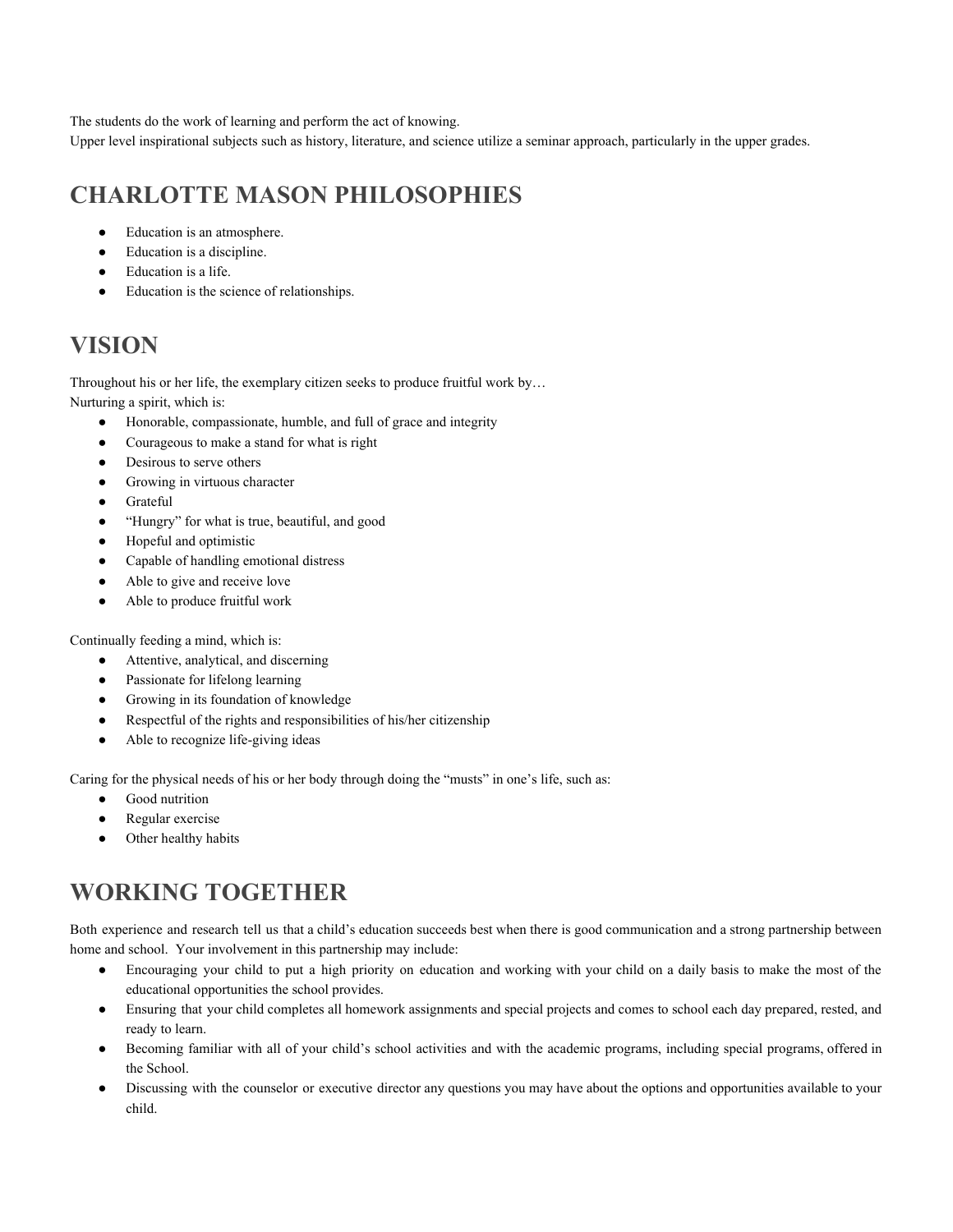- Reviewing the requirements of the graduation programs with your child, if your child is entering ninth grade.
- Monitoring your child's academic progress and contact teachers as needed.
- Attending scheduled conferences and requesting additional conferences as needed. To schedule a telephone or in-person conference with a teacher or executive director, please call the school office at 303.986.5791 for an appointment. The teacher will usually return your call or meet with you during his or her conference period before or after school.
- Becoming a school volunteer. For further information, contact the school office.
- Participating in campus parent organizations. Parent organizations include: PTO (parent/teacher organization).
- Serving as a parent representative on the school-level or campus-level planning committees assisting in the development of educational goals and plans to improve student achievement.
- Serving as a parent representative on the School Health Advisory Council, assisting the school in ensuring local community values are reflected in health education instruction
- Attending board meetings to learn more about school operations.

## **STUDENT RIGHTS AND RESPONSIBILITIES**

Each student at Addenbrooke Classical Academy has the opportunity to use the school as a means for self- improvement and individual and character growth. In so doing, he or she is expected to conduct his or her affairs in such a way as to assure other students the same opportunities. Of equal importance is the right of school authorities to prescribe and control student conduct consistent with fundamental safeguards and the mission of the school.

Students have a right to: Students have a responsibility to:

- A rich and appropriate education.
- Contribute to a positive environment for all.
- Be treated with respect and care. Students will not be treated differently because of their race, ethnicity, religion, body, gender, sexual orientation, or where they live.
- Treat others with care and respect. Students will not treat others differently because of their race, ethnicity, religion, age, body, gender, sexual orientation, or where they live.
- Be talked to with courtesy and appropriate language.
- Talk to others with courtesy and appropriate language.
- Learn from their own mistakes. No one will silently stand by while the rights of others are abused.
- Help others learn from their mistakes. No one will silently stand by while the rights of others are abused.
- Be heard. Students' feelings and opinions will be respected by others.
- Listen to others, respecting expressions, feelings and opinions of others.
- Participate in decisions about their own education. Help others to participate in decisions about their
- own education, as well as work to become self-directed learners.
- Expect that they will be in a safe and clean school and that personal and community property will be safe.
- Help to create a safe and clean environment for everyone, including safety for personal and community property.

## **STATEMENT OF NONDISCRIMINATION**

In its efforts to promote nondiscrimination, Addenbrooke Classical Academy does not discriminate on the basis or race, religion, color, national origin, gender or disability in providing education services, activities, and programs, including vocational programs, in accordance with Title VI of the Civil Rights Act of 1964, as amended; Title IX of the Educational Amendments of 1972; and Section 504 of the Rehabilitation Act of 1973, as amended.

The flowing School staff members have been designated to coordinate compliance with these legal requirements:

- Title IX Coordinator, for concerns regarding discrimination on the basis of sex: Charles Wright, Executive Director, 480 S. Kipling St., Lakewood, CO 80226
- Section 504 Coordinator, for concerns regarding discrimination on the basis of disability: Charles Wright, Executive Director
- All other concerns regarding discriminations: Charles Wright, Executive Director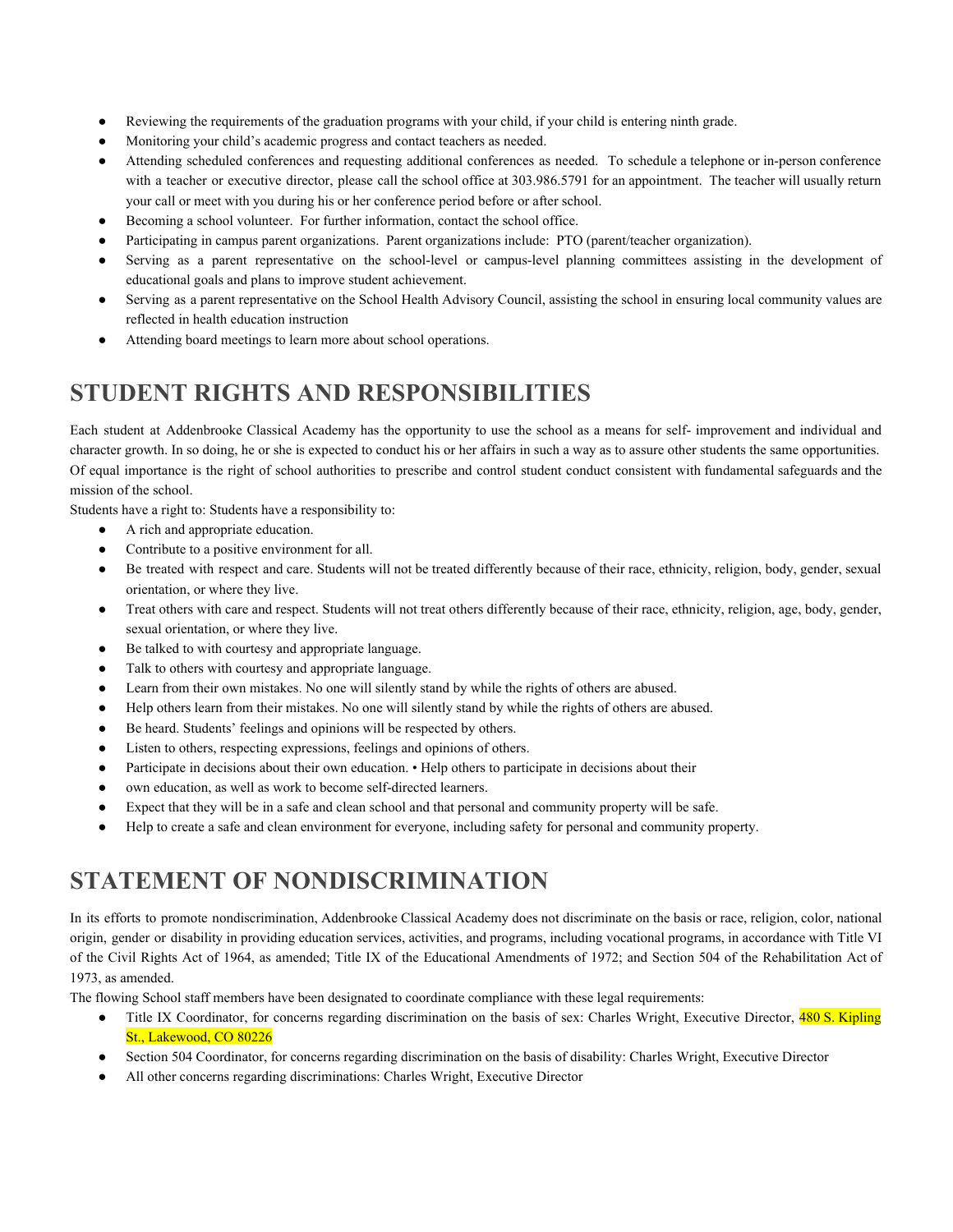## **STUDENT LIFE**

## **CLOSED CAMPUS**

Addenbrooke Classical Academy is a closed campus. Students may not leave campus during lunch or off periods unless a parent or guardian checks the student out of school for an appointment or other reason, a student is enrolled in Community College courses, Warren Tech, or has been approved for early release for work.

## **BEFORE AND AFTER SCHOOL**

Certain areas of the school will be accessible to students before and after school for specific purposes. Students are required to remain in the area where their activity is scheduled to take place. The following areas are open to students before school, beginning at 7:30 a.m. Secondary Commons for all students before school. Unless the teacher or sponsor overseeing the activity gives permission, a student will not be permitted to go to another area of the building or campus. After dismissal of school in the afternoon, and unless involved in an activity under the supervision of a teacher, students must leave campus immediately.

#### **CONDUCT BEFORE AND AFTER SCHOOL**

Teachers and administrators have full authority over student conduct at before- or after-school activities on School premises and at school-sponsored events off School premises, such as play rehearsals, club meetings, athletic practices, and special study groups or tutorials. Students are subject to the same rules of conduct that apply during the instructional day and will be subject to consequences established by the Discipline Code or any stricter standards of behavior established by the sponsor for extracurricular participants.

#### **USE OF HALLWAYS DURING CLASS TIME**

Loitering or standing in the halls during class is not permitted. During class time, a student must have a hall pass to be outside the classroom for any purpose. Failure to obtain a pass will result in disciplinary action in accordance with the Discipline Code.

## **CAFETERIA SERVICES**

The School has lunches for purchase from "A Grateful Plate" and also offers a la carte items for purchase. The School follows the federal and state guidelines regarding foods of minimal nutritional value being served or sold on school premises during the school day.

## **MEETINGS OF NON CURRICULUM-RELATED GROUPS**

Student organized, student led non-curriculum related groups are permitted to meet during the hours designated by the principal before and after school.

## **EXTRACURRICULAR ACTIVITIES, CLUBS, AND ORGANIZATIONS**

Participation in school-related activities is an excellent way for a student to develop talents, receive individual recognition, and build strong friendships with other students; participation, however, is a privilege, not a right.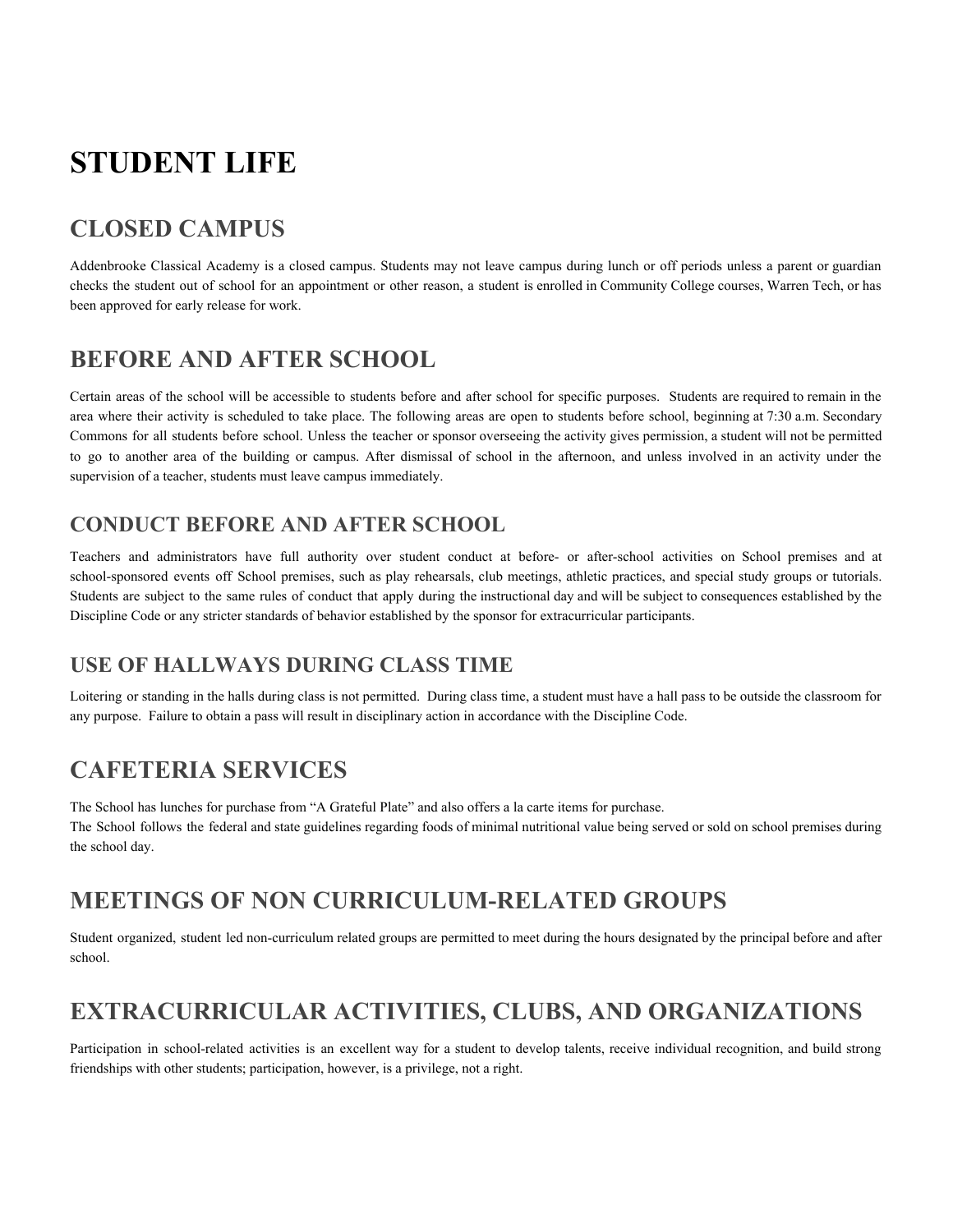Eligibility for participation in many of these activities is governed by state law and the rules of the Colorado High School Activities Association (CHSAA) a statewide association overseeing inter-school competition. The following requirements apply to all extracurricular activities:

- A student who receives at the end of a grading period a grade below 70 in any academic class—other than an advanced placement or international baccalaureate course; or an honors or dual credit course in English language arts, mathematics, science, social studies, economics, or a foreign language – may not participate in extracurricular activities for at least three school weeks.
- A student with disabilities who fails to meet the standards in the individualized education program (IEP) may not participate for at least three school weeks.
- An ineligible student may practice or rehearse.
- An absence for participation in an activity that has not been approved will receive an unexcused absence.

Please note: Sponsors of student clubs and performing groups such as the band, choir, and drill and athletic teams may establish standards of behavior—including consequences for misbehavior—that are stricter than those for students in general. If a violation is also a violation of school rules, the consequences specified by the Discipline Code or by local policy will apply in addition to any consequences specified by the organization's standards of behavior.

## **ACADEMICS**

## **GRADUATION**

#### **REQUIREMENTS FOR A DIPLOMA**

To receive a high school diploma from the school, a student must successfully complete the required number of credits. For more information, parents and students can contact the School Counselors, Samantha Dobson and Nick Bidinger.

#### **STUDENTS WITH DISABILITIES**

Upon the recommendation of the special education team, principal, and school counselor, a student with disabilities may be permitted to graduate under the provisions of his or her individualized education program (IEP).

A student who receives special education services and has completed four years of high school, but has not met the requirements of his or her IEP, may participate in graduation ceremonies and receive a certificate of attendance. Even if the student participates in graduation ceremonies to receive the certificate of attendance, he or she may remain enrolled to complete the IEP and earn his or her high school diploma; however, the student will only be allowed to participate in one graduation ceremony.

#### **GRADUATION SPEAKERS**

Graduating students will be given an opportunity to provide opening and closing remarks during the graduation ceremony. Only these students will be eligible to give remarks: Valedictorian(s) and Salutatorian(s)

Students selected by the school counselor using neutral criteria.

However, if the student was assigned to disciplinary placement at any time during the spring semester, he or she will not be eligible to speak at graduation. Graduation speeches need to be approved one week prior to graduation by the executive director.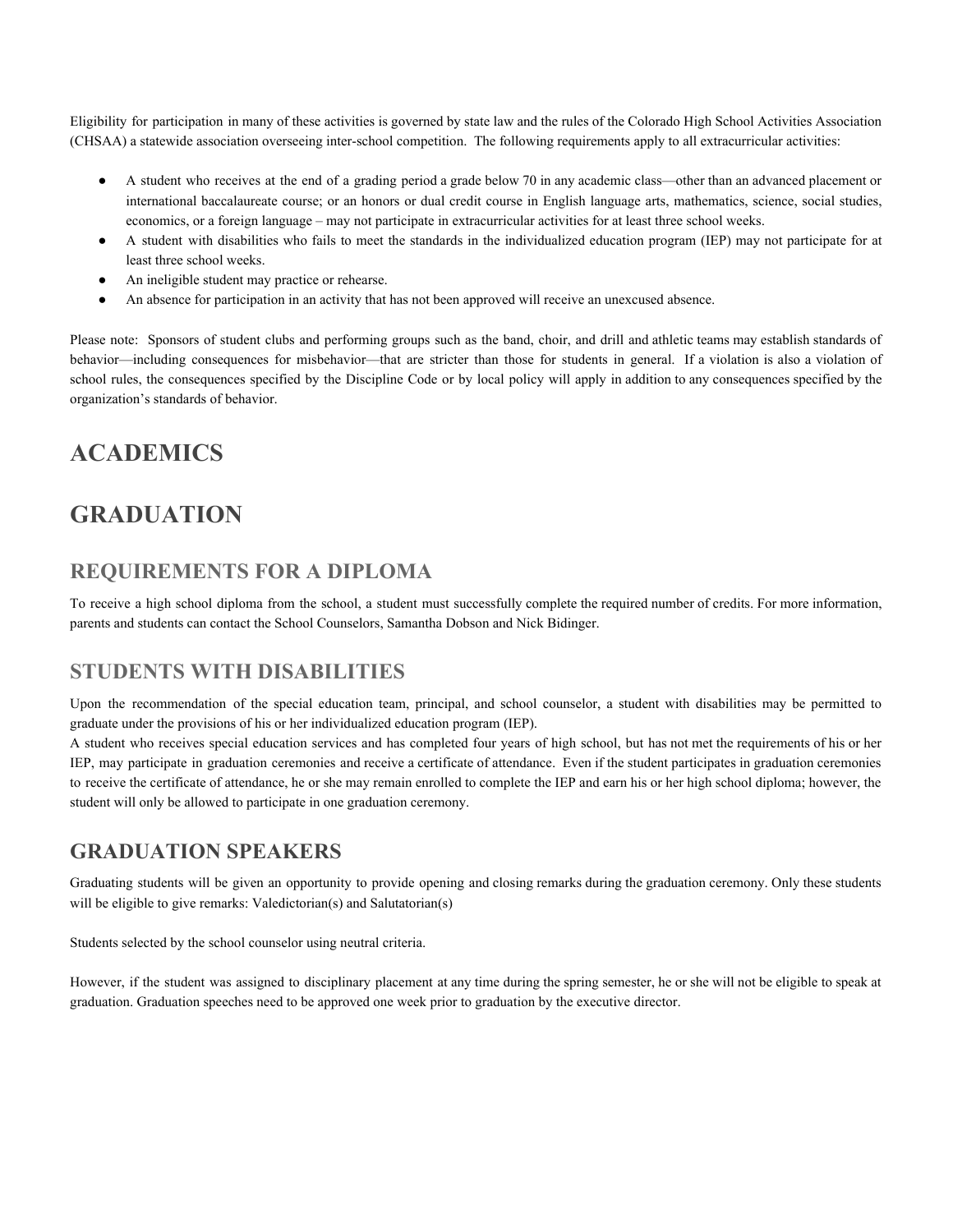## **FINAL EXAMS**

#### **EXEMPTIONS**

All students in grades 7-12 may be exempted from semester exams as follows if the principal so chooses:

- 1. A grade average (per class) of 90 or above with three or fewer absences.
- 2. A grade average (per class) of 80 or above with two or fewer absences.
- 3. A student with four or more absences (per class) or a grade average of 79 or lower (per class) will be required to take exams.
- 4. A student's behavior results in no more than one day of I.S.S. per semester.
- 5. Students with a GPA of 4.0 are exempt regardless of absences.

#### **CREDIT BY EXAM**

A student who has previously taken a course or subject—but did not receive credit for it—may, in circumstances determined by the teacher, executive director, or attendance committee, be permitted to earn credit by passing an exam on the essential knowledge and skills defined for that course or subject. Prior instruction may include, for example, incomplete coursework due to a failed course or excessive absences, homeschooling, correspondence courses, or independent study supervised by a teacher.

The executive director will determine if the student may take an exam for this purpose. If approval is granted, the student must score at least 70 on the exam to receive credit for the course or subject. The attendance review committee may also offer a student with excessive absences the opportunity to earn credit for a course by passing an exam. A student my not use this exam, however, to regain eligibility to participate in extracurricular activities.

#### **DISTANCE LEARNING**

Addenbrooke Classical Academy offers concurrent enrollment learning courses, which can count for high school credits and/or college credit. Questions concerning this should be addressed to the executive director or to the assistant administrator.

#### **CLASS RANK / TOP TEN PERCENT / HIGHEST RANKING STUDENT**

Grades from all high school courses except office aide, teacher aide, physical education, and athletics will be included in calculating each student's grade point average and class ranking. Grade point average will be based upon weighted grade points from an approved list of course and grade point scales.

#### **COLLEGE CREDIT COURSES**

Dual credit/college courses will be offered as requested depending upon availability and scheduling. Students and parents should contact the school counselor or executive director for further information.

#### **MAKEUP WORK**

For any class missed, the teacher may assign the student makeup work based on the instructional objectives for the subject or course and the needs of the individual student in mastering the essential knowledge and skills or in meeting subject or course requirements.

A student will be responsible for obtaining and completing the makeup work in a satisfactory manner and within the time specified by the teacher. A student who does not make up assigned work within the time allotted by the teacher will receive a grade of zero for the assignment.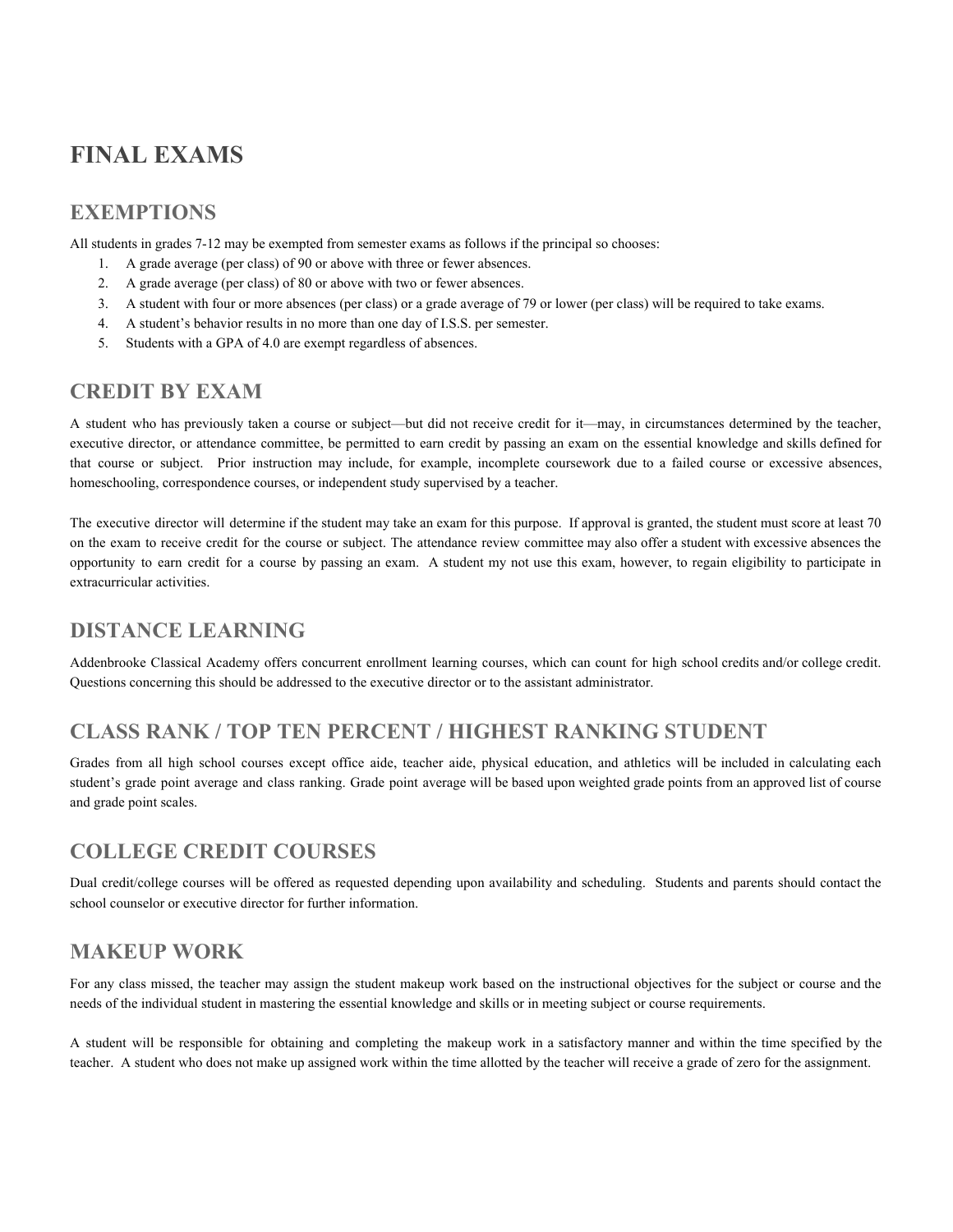If missed because of absence, students are permitted to take tests and turn in projects within as many days as they were absent. Teachers may assign a late penalty to any long-term project in accordance with deadlines previously communicated to students.

#### **IN-SCHOOL SUSPENSION (ISS) MAKEUP WORK**

A student removed from the regular classroom to in-school suspension or another setting, will have an opportunity to complete, before the beginning of the next school year, each course the student was enrolled in at the time of removal from the regular classroom. The school may provide the opportunity by any method available, including a correspondence course, distance learning, or summer school. The school will not charge the student for any method of completion provided by the school.

#### **REPORT CARDS / PROGRESS REPORTS AND CONFERENCES**

Report cards with each student's grades or performance and absences in each class or subject are issued to parents at least once every 12 weeks. At the end of the first six weeks of a grading period, parents will be given a written progress report if their child's performance in any course is near or below 70, or is below the expected level of performance. If the student receives a grade lower than 70 in any class or subject at the end of a grading period, the parent will be requested to schedule a conference with the teacher of that class or subject.

Teachers follow grading guidelines that have been approved by the executive director pursuant to the board-adopted policy and are designed to reflect each student's relative mastery of each assignment for the grading period, semester, or course. State law provides that a test or course grade issued by a teacher cannot be changed unless the board determines that the grade was arbitrary or contains an error, or that the teacher did not follow the school's grading policy.

Questions about grade calculation should first be discussed with the teacher; if the question is not resolved, the student or parent may request a conference with the director in accordance with local policy.

The report card or unsatisfactory progress report will state whether tutorials are required for a student who receives a grade lower than 70 in a class or subject.

Report cards and unsatisfactory progress reports must be signed by the parent and should be returned to the school within three days.

#### **WITHDRAWING FROM SCHOOL**

A student under 18 may be withdrawn from school only by a parent. The school requests notice from the parent at least three days in advance so that records and documents may be prepared. The parent may obtain a withdrawal form from the director's office.

On the student's last day, the withdrawal form must be presented to each teacher for current grade averages and book clearance; to the librarian to ensure a clear library record; to the clinic for health records; to the counselor for the last report card and course clearance; and finally, to the executive director. A copy of the withdrawal form will be given to the student, and a copy will be placed in the student's permanent record.

A student who is 18 or older, who is married, or who has been declared by a court to be an emancipated minor, may withdraw without parental signature.

## **STUDENT**

Addenbrooke Classical Academy believes that the way students dress is a direct reflection on their behavior and the reputation of the school. Accordingly, we have established a dress code to teach grooming and hygiene, prevent disruption, and minimize safety hazards. That being said, Addenbrooke Classical Academy recognizes that our high school students are approaching adulthood, and we want to provide the privilege of greater choice in dress.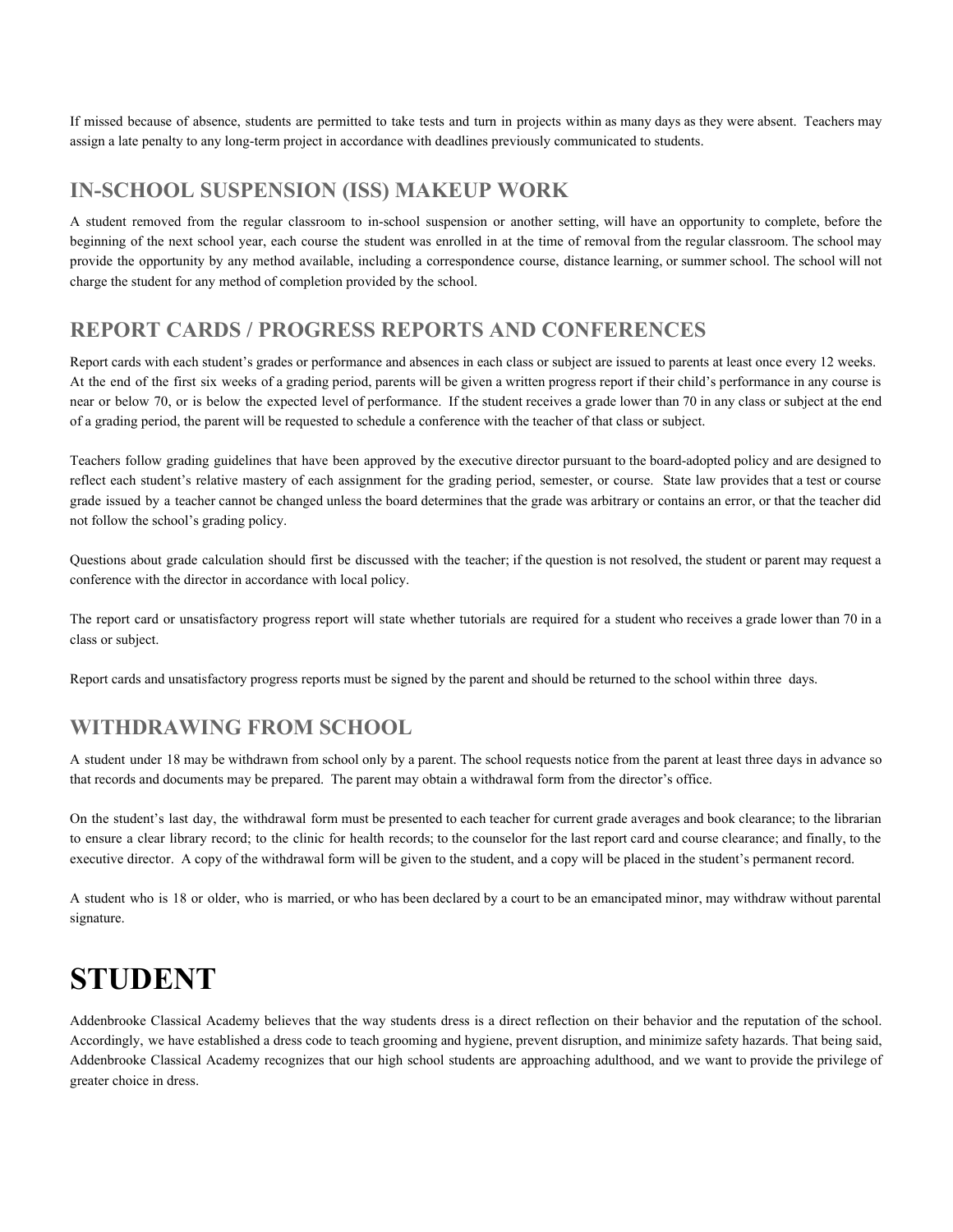## **GENERAL GUIDELINES**

Students and parents may determine a student's personal dress and grooming standards, provided that they comply with the stated dress code. Students must present a neat appearance.

Items of dress are to be of an appropriate size/fit, must be modest, and worn as intended by the dress code policy.

A student can be out of compliance for wearing non-approved items or by wearing approved items in a manner that is sloppy, immodest or otherwise inappropriate.

Appearance that is so conspicuous, extreme, distracting, immodest, profane, disrespectful, or different in color and style that it would draw undue attention from an outside visitor shall not be allowed.

#### **MIDDLE SCHOOL**

#### SHIRTS:

Polo shirts must be solid red, gray, and black (no ruffles, lace, elastic, logos, designs.) Polos may have the school insignia but no other ornamentation. No t-shirts allowed unless it is approved Addenbrooke logo wear. Shirts may not have holes or be ragged and worn or sleeveless. Shirts may not have logos or display designs related to alcohol, tobacco, drugs, gangs, violence, or offensive language. Girls' tops must be modest and may not show undergarments or cleavage.

Blouses and button down shirts are not allowed.

White t-shirts may be worn under uniform shirts. Solid colored turtlenecks (white or a color appropriate to the school) may also be worn under uniform shirts.

#### PANTS, SHORTS, CAPRIS, AND SKIRTS:

Solid khaki, black or blue denim pants, skirts, and capris are allowed.

Skirts must not be more than two inches above the top of the kneecap (credit card depth)

Pants may not "sag" or "bag" or be overly tight-fitting.

Walking shorts are allowed to be worn until October 15th and after April 1st unless otherwise specified by administration in advance. Shorts need to be solid khaki or black and must be knee-length.

Pants, shorts, and capris may not be ripped, ragged, or worn.

Pants, shorts, or capris may not be made of fabric that stretches. Specific garments include any "workout" or yoga pants, jeggings, leggings, or sweatpants of any kind.

Leggings may be worn only when under a dress or skirt.

#### SWEATSHIRTS AND JACKETS:

Solid color sweaters or sweatshirts without hoods and without any designs or logos (color appropriate to the school) may be worn over uniform shirts.

All sweaters, either round neck or v-neck, must have a shirt collar visible underneath.

Jackets or sweatshirts may be worn in the building if unzipped, unbuttoned, or otherwise opened in the front.

Jackets or sweatshirts may not display logos or designs related to tobacco, alcohol, drugs, gangs, violence, or offensive language.

Addenbrooke hoodie is the only hoodie that may be worn.

#### ACCESSORIES AND HAIR:

No manner of clothing, jewelry, button, or pin may display drugs, cigarettes, sexually suggestive items, alcohol, profanity, gang related logos or messages, or pictures or words that are determined to be distracting or demeaning to others by the school's administrators;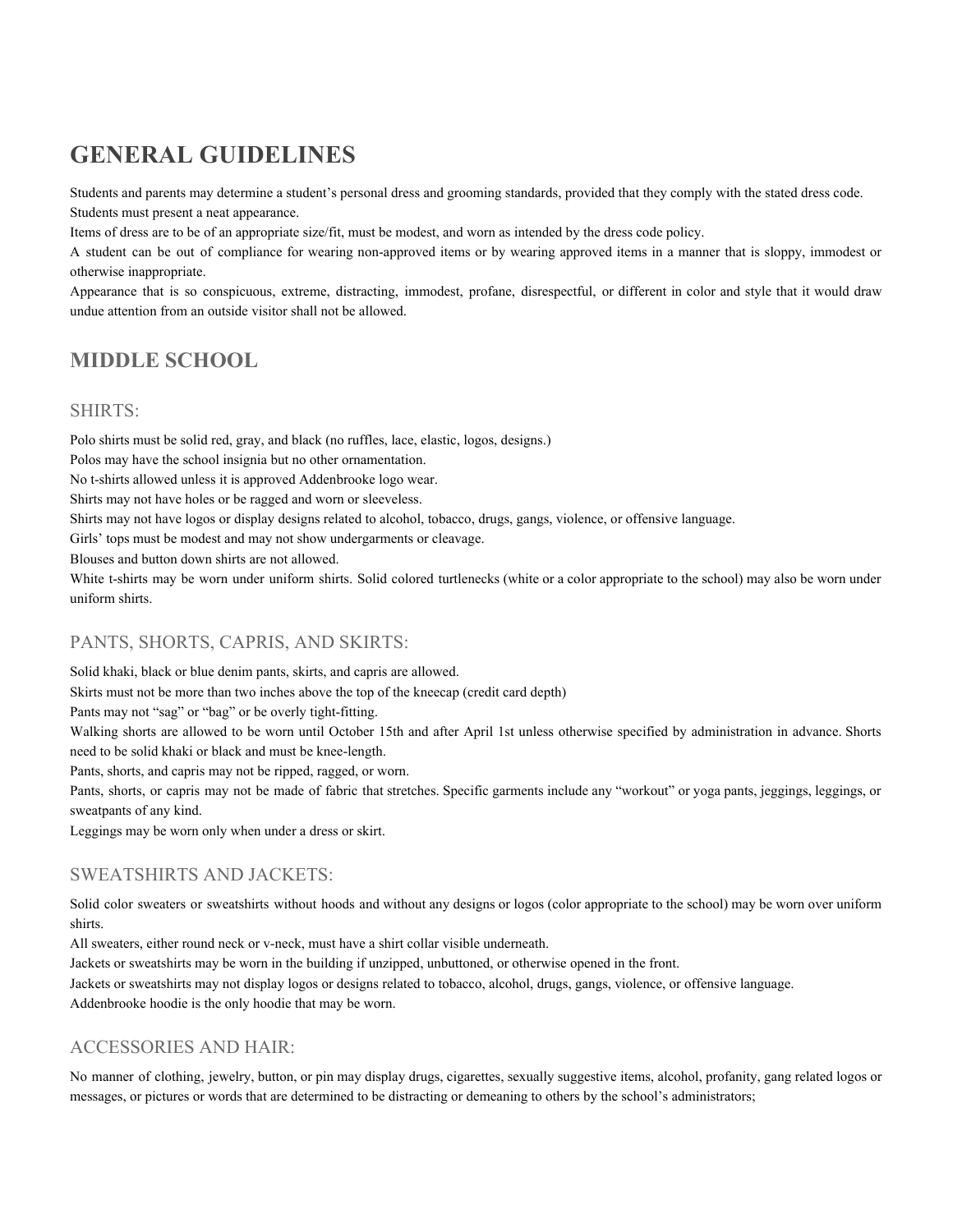Hats, caps, sweatbands, bandannas, sunglasses, and other head coverings inside the building are not permitted; Students may not wear chains, wallet chains, or spiked jewelry on campus or at school related activities

#### **HIGH SCHOOL DRESS CODE**

#### SHIRTS

Shirts must only be polo or buttoned down dress shirts for both boys and girls. Shirts must have a collar. Buttoned down shirts must be fully buttoned at all times and cannot be left open with a t-shirt worn underneath.

No t-shirts allowed unless it is approved Addenbrooke logo wear.

Shirts may not have holes or be ragged and worn or sleeveless.

Shirts may not have logos or display designs related to alcohol, tobacco, drugs, gangs, violence, or offensive language.

Girls' dresses and tops must be modest and may not show undergarments or cleavage.

Girls' dresses and tops must have sleeves.

#### PANTS, SHORTS, CAPRIS, SKIRTS, AND DRESSES:

Pants, shorts, and capris must be of traditional solid conservative color – navy, khaki, brown, black, gray, or solid blue denim.

Girls may wear patterned skirts and dresses.

Pants may not "sag" or "bag" or be overly tight-fitting.

The length of pants, shorts, skirts, and dresses will not be shorter than two inches (credit card) above the top of the knee.

Pants, shorts, and capris may not be ripped, ragged, or worn.

Pants, shorts, or capris may not be made of fabric that stretches. Specific garments prohibited under this include any "workout" or yoga pants, jeggings, leggings, or sweatpants of any kind.

Leggings may be worn only when under a dress or skirt.

#### SWEATSHIRTS AND JACKETS:

Jackets or sweatshirts without hoods may be worn in the building if unzipped, unbuttoned, or otherwise opened in the front and worn with a buttoned up collared shirt underneath.

Jackets or sweatshirts may not display logos or designs related to tobacco, alcohol, drugs, gangs, violence, or offensive language. Addenbrooke hoodie is the only hoodie that may be worn.

#### ACCESSORIES AND HAIR:

No manner of clothing, jewelry, button or pin may display drugs, cigarettes, sexually suggestive items, alcohol, profanity, gang related logos or messages or pictures or words determined distracting or demeaning to others by the school administrators. We do not permit hats, caps, sweatbands, bandanas, sunglasses, or other head coverings while inside the building. Students may not wear chains, wallet chains, or spiked jewelry on campus or at school related activities.

## **TECHNOLOGY**

## **TEXTBOOKS, E-TEXTBOOKS, AND TECHNOLOGICAL EQUIPMENT**

State-approved textbooks are provided to students free of charge for each subject or class. Books must be covered by the student, as directed by the teacher, and treated with care.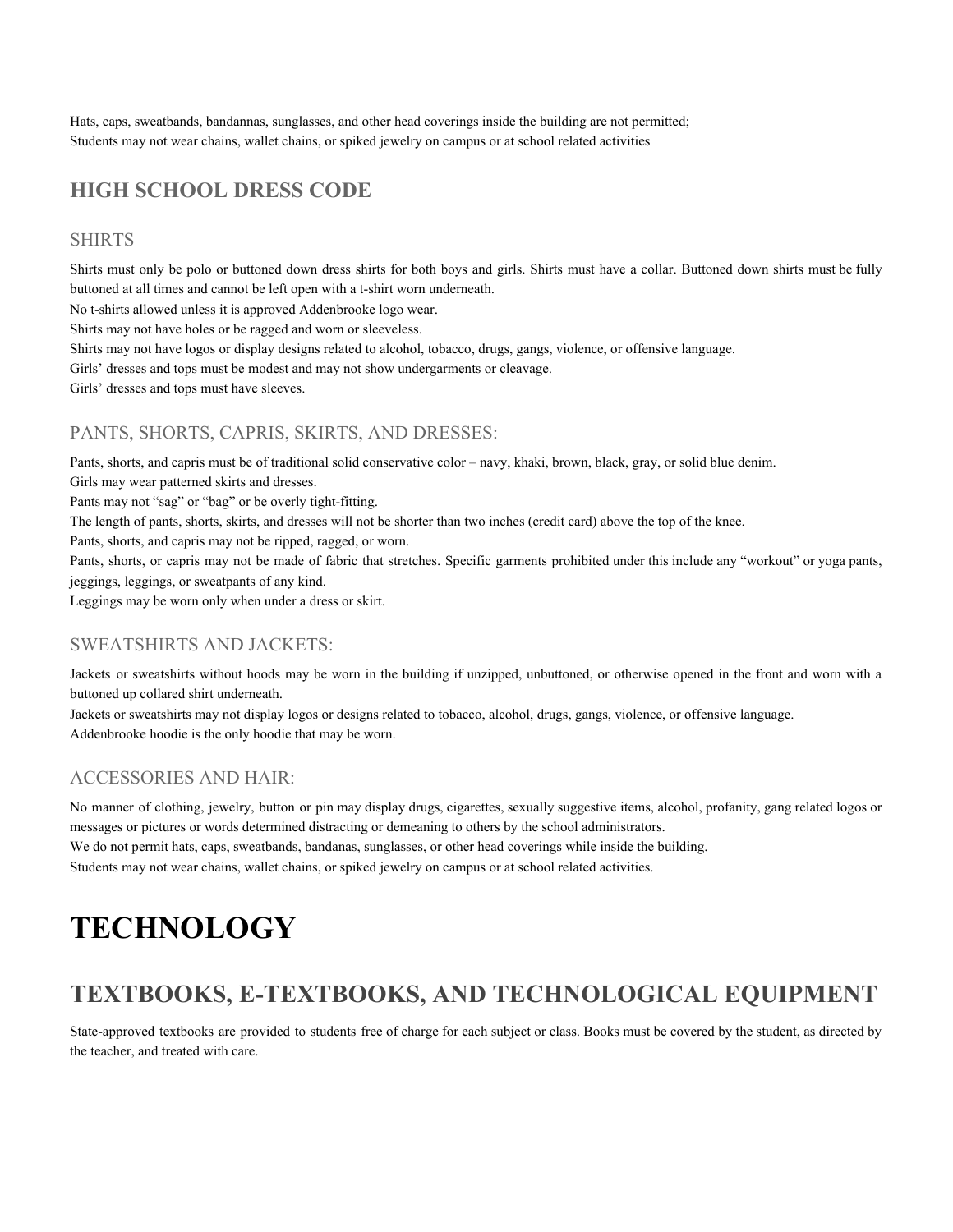Electronic textbooks and technological equipment may also be provided to students, depending on the course and course objectives. A student who is issued a damaged item should report the damage to the teacher. Any student failing to return an item book in acceptable condition loses the right to free textbooks and technological equipment until the item is returned or paid for by the parent; however, the student will be provided textbooks and equipment for use at school during the school day.

## **CELL PHONES AND PERSONAL POSSESSIONS OF STUDENTS**

Personal possessions are not allowed in school. Please do not bring earbuds or headphones, personal electronics, games, cell phones, I-pods, Kindles, or other personal readers, or other equipment to school unless requested by the teacher to do so. If a student chooses to bring these items to school, safekeeping, damage, or theft of personal items is the sole responsibility of the owner, but these items must be kept in backpacks or lockers at all times and out of sight.

Cell phones may not be used during the school day, however cell phones can be used before school, at lunchtime, and after school. Cell phones are not to be used during the school day to listen to music, check email, check grades, search for information, or any other use. Cell phones, headphones, and ear buds must remain put away and out of sight in backpacks, lockers, or purses. Students who have a cell phone, headphones, or earbuds out or visible will have them confiscated by staff. Staff will put the student's name on the phone, headphones, or earbuds and turn it in to the front desk to be collected at the end of the day.

Students are prohibited from sending or posting electronic messages that are abusive, obscene, sexually oriented, threatening, harassing, damaging to another's reputation, or illegal. This prohibition applies to conduct off school property if it results in a substantial disruption to the educational environment. Any person taking, disseminating, transferring, or sharing obscene, sexually oriented, lewd, or otherwise illegal images or photographs will be disciplined according to the Discipline Code and may, in certain circumstances, be reported to law enforcement.

Spinners, putty, and other similar fidgets are prohibited in classrooms as they are very distracting to the students using them and the other students around them. A student will be allowed fidgets only if specifically allowed in an IEP, 504 Plan, or MTSS accommodation for that student.

Other items may be added to the prohibited items list upon discretion of the Principal. If students are found with any items on the prohibited list, the teacher or staff member who finds the item will turn it in to the front desk and the student may collect it at the end of the day. In some instances it may be required that the parent claim the item.

## **COMPUTER RESOURCES**

To prepare students for an increasingly technological society, the School has made an investment in computer technology for instructional purposes. Use of these computer resources is restricted to students working under a teacher's supervision and for approved purposes only. Students and parents will be asked to sign a user agreement (separate from this handbook) regarding use of these resources; violations of this agreement may result in withdrawal of privileges and other disciplinary action.

Students and their parents should be aware that e-mail and other electronic communications using School computers is not private and will be monitored by School staff. [For additional information, see policies at CQ.]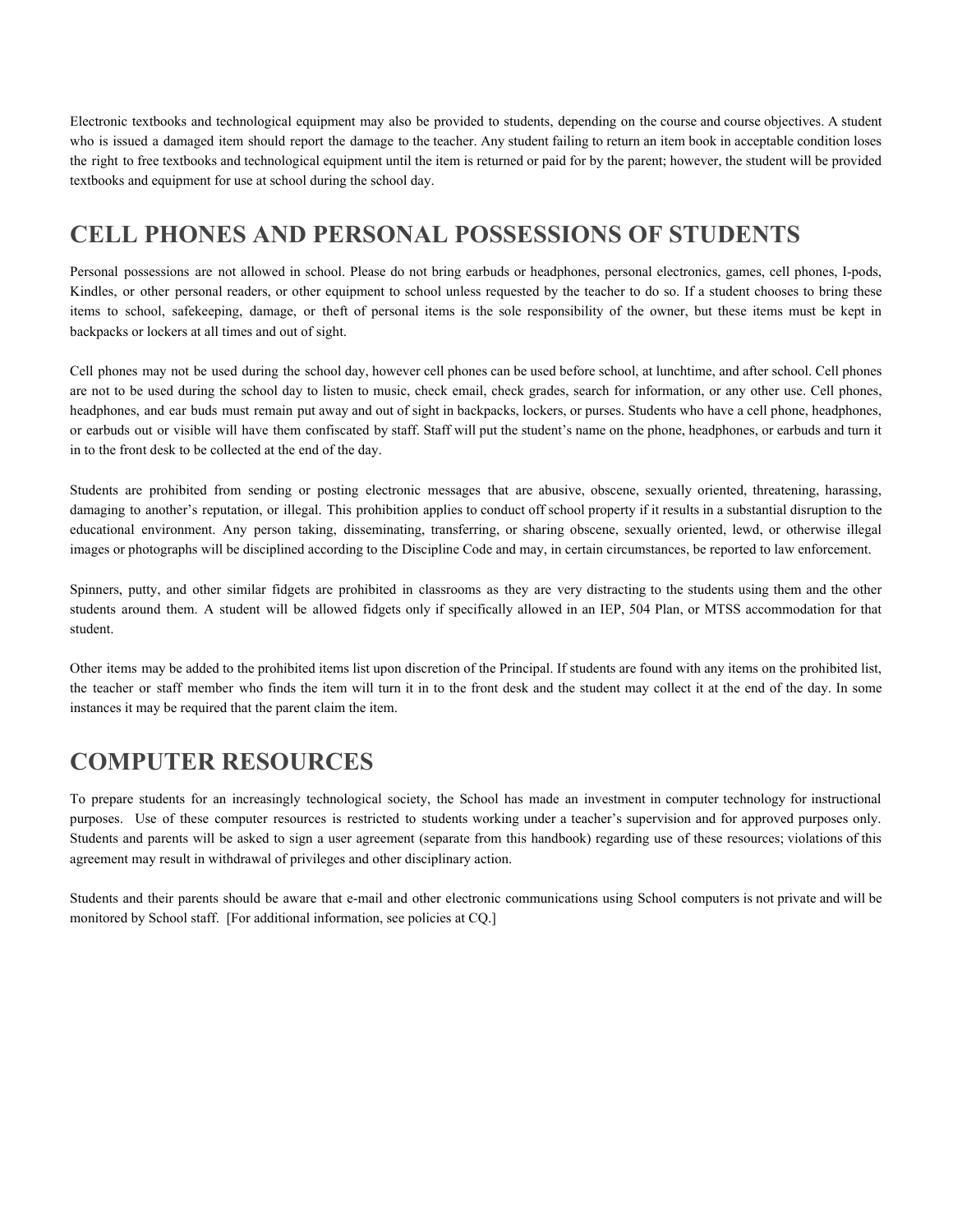## **ATHLETICS**

## **GENERAL LETTERING AWARDS GUIDELINES**

These are the Addenbrooke Classical Academy policies that have been established for the purpose of awarding a letter in recognition of specific school achievements. The athletic letter is awarded once with all subsequent awards taking the form of a service bar of metal or cloth that can be worn under the sport insignia for each year a varsity letter is received in a sport. There is a maximum of four bars or stripes under each insignia. The following are also awarded for special recognition:

| All Conference                     | White Star |
|------------------------------------|------------|
| League Champion                    | White Star |
| League Champion Team               | White Star |
| All State                          | Gold Star  |
| State Champion Team                | Red Bar    |
| Individual State Champion Red Star |            |

All lettering recipients must meet the following minimum guidelines and then meet the requirements for their specific designation.

- School rules on attendance and citizenship must be followed.
- Must maintain eligibility in good standing throughout the period of eligibility.
- Student should be free of suspensions for the semester prior to and during the season of the event of qualification.
- Student should have fewer than three dress code violations during the season of a qualifying event.
- Must be within four years of eligibility as outlined by CHSAA.
- If a student receives an award it can be revoked, or denied, for violation of school or county policies or at the discretion of school administration.

### **SPORT POLICIES**

#### BASKETBALL

An athlete shall play in half of the total quarters of all varsity games played. Quarters played in state playoff games may be counted in the foregoing minimum.

#### CROSS COUNTRY

Eight points are needed in order to earn a letter.

Any athlete running as an "A" squad member of a five-to-seven member team against 4a or 5a competition will receive one point towards a letter.

An athlete placing in the upper 25% of the conference or upper 50% of the state meet automatically earns a letter ("A" squad only).

Additional points must be made by placing in any varsity invitational meet as follows ("A" squad only):

- $\sim$  First Place 5 points
- $\sim$  Second Place 4 points
- $\sim$  Third Place 3 points
- $\sim$  Fourth Place 2 points
- $\sim$  Fifth-tenth Place 1 points
- $\sim$  Breaking 17:30 boys and 20:30 girls 1 point (once only)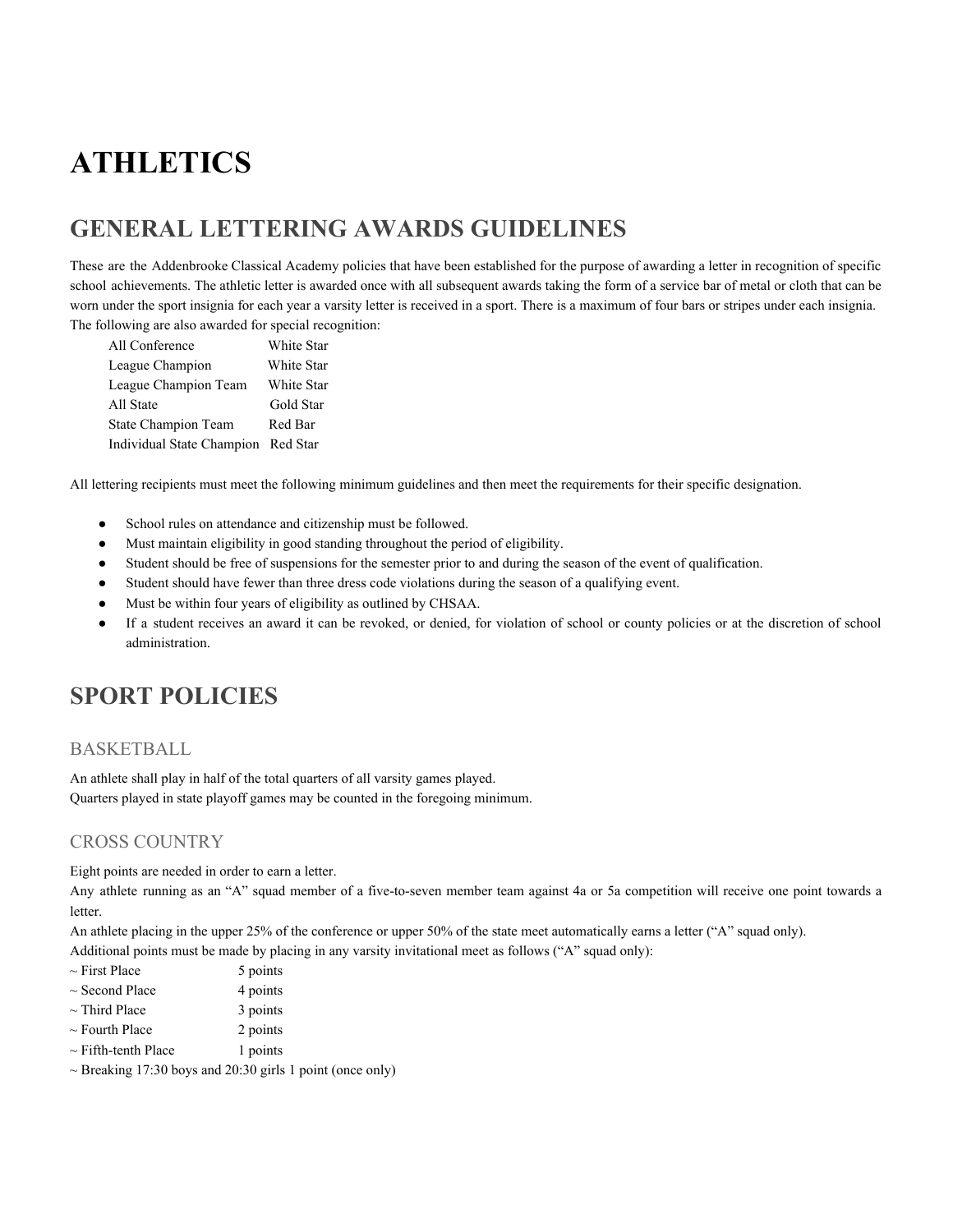#### **SOCCER**

An athlete shall play in a minimum of half of the varsity halves played on the schedule. Halves played in the state playoff games may be counted in the foregoing minimum.

#### VOLLEYBALL

An athlete shall play in at least half of all varsity sets during the season. Clarification: Sets are not to be confused with matches. An athlete who represents her school in the state tournament may be recommended for a letter.

#### LACROSSE

Competing in at least half of the total number of periods for the season. Competing in the state or regional tournament. Discretion of the coach for a senior.

## **ACADEMIC POLICIES**

#### GENERAL ACADEMICS:

In order to letter in academics the student must make the Dean's List (3.75-3.99 GPA) or Principal's Honor Roll (4.0) for a semester.

#### CHOIR:

Each semester the student will fill out a point tracker that needs to be signed by the choir director. The points accumulate over time and when a student reaches the appropriate threshold they are eligible for receiving the reward. 50 points to letter.

| Attend all performances                 | 5 points  |
|-----------------------------------------|-----------|
| Take private lessons                    | 5 points  |
| 95% attendance in class                 | 5 points  |
| Being a member of an honors choir       | 7 points  |
| Performing in an outside choir          | 5 points  |
| Singing a solo in a concert             | 5 points  |
| Attending a professional choir concert  | 7 points  |
| Participating in choir 4 years          | 10 points |
| Participating in multiple school choirs | 5 points  |

#### **ORCHESTRA**

Each semester the student will fill out a points tracker that needs to be signed by the orchestra director. The points accumulate over time and when a student reaches the appropriate threshold they are eligible for receiving the reward. 50 points to letter.

| Attend all performances                     | 5 points per year |
|---------------------------------------------|-------------------|
| Take private lessons                        | 5 points          |
| 95% attendance in class                     | 5 points per year |
| Being a member of an honors orchestra       | 7 points          |
| Performing in an outside orchestra          | 5 points          |
| Play a solo in a concert                    | 5 points          |
| Attending a professional orchestra concert  | 7 points          |
| Participating in orchestra                  | 5 points per year |
| Participating in multiple school orchestras | 5 points          |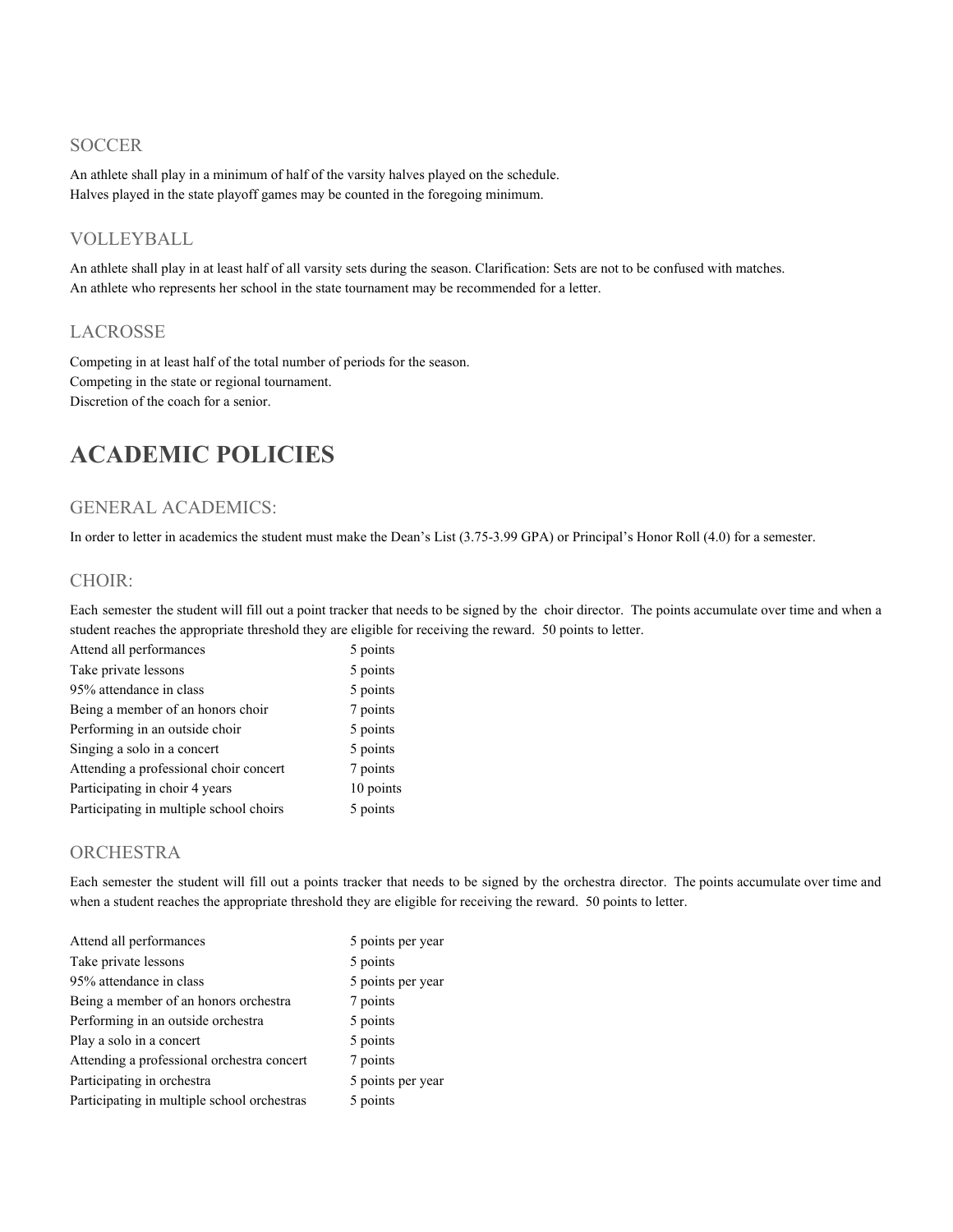#### LETTER JACKETS

Letter jackets may only be purchased through the approved vendor. The approved vendor is: Sportline: Team Sports 6543 Wadsworth, Arvada, CO 80003 Phone: 303-421-6751 Website: www.letterjackets.com

These letter jackets qualify and may be worn under the dress code policies of Addenbrooke Classical Academy. Students may purchase individual patches as they desire. An ordering form and information will be given to the students at the time that they receive their letter.

The school does not provide letter jackets. All letter jacket purchases shall be at the expense of the student. Booster organizations shall not purchase letter jackets.

## **ATTENDANCE**

#### **ABSENCES/ATTENDANCE**

Regular school attendance is essential for a student to make the most of his or her education—to benefit from teacher-led and school activities, to build each day's learning on the previous day's, and to grow as an individual. Absences from class may result in serious disruption of a student's mastery of the instructional materials; therefore, the student and parent should make every effort to avoid unnecessary absences. Two state laws, one dealing with compulsory attendance, the other with attendance for course credit, are of special interest to students and parents. They are discussed below:

#### **COMPULSORY ATTENDANCE**

State law requires that a student between the ages of six and 18 attend school, as well as any applicable accelerated instruction program, extended year program, or tutorial session, unless the student is otherwise excused from attendance or legally exempt.

A student who voluntarily attends or enrolls after his or her 18th birthday is required to attend each school day and is subject to compulsory attendance laws, if the student is under 21 years old. In addition, if a student 18 or older has more than five unexcused absences in a semester, the School may revoke the student's enrollment. The student's presence on school property thereafter would be unauthorized and may be considered trespassing.

#### Failure to Comply with Compulsory Attendance

A student in grades 6–8 will be required to attend any assigned accelerated instruction program, which may occur before or after school or during the summer, if the student does not meet the passing standards on the state assessment for his or her grade level and applicable subject area.

School employees must investigate and report violations of the state compulsory attendance law. A student absent without permission from school; from any class; from required special programs, such as additional special instruction (termed "accelerated instruction" by the state or from required tutorials will be considered in violation of a compulsory attendance law and subject to disciplinary action.

A court of law may also impose penalties against both the student and his or her parents if a school-aged student is deliberately not attending school. A complaint against the parent may be filed in court if the student:

22-33-107. Enforcement of compulsory school attendance. (3) (a) As used in this subsection (3), a child who is "habitually truant" means a child who has attained the age of seven years and is under the age of seventeen years having four unexcused absences from public school in any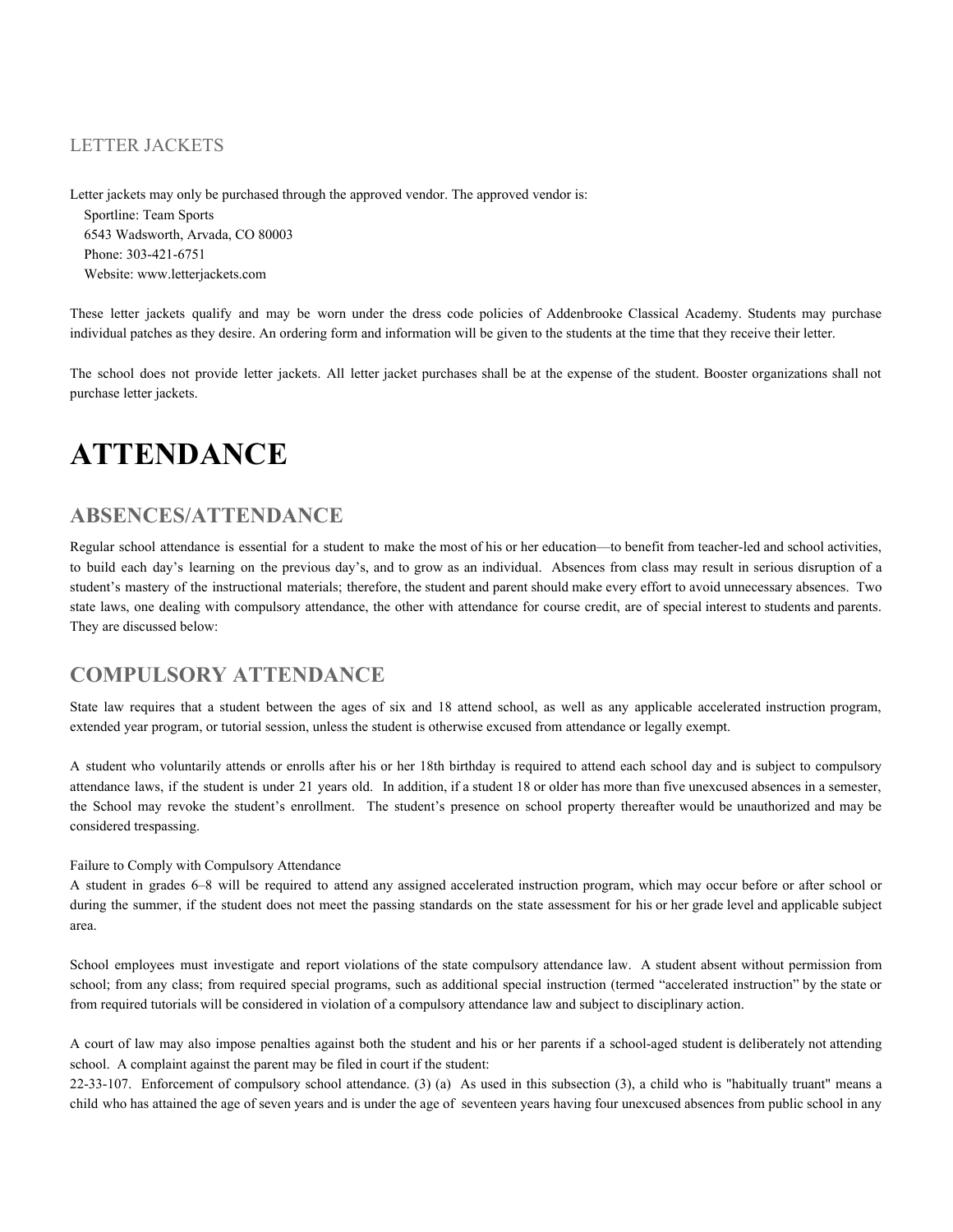one month or ten unexcused absences from public school during any school year. Absences due to suspension or expulsion of a child shall be considered excused absences for purposes of this subsection (3).

If the student is over age 18, the student's parents shall not be subject to penalties as a result of their child's violation of state compulsory attendance law.

#### **EXEMPTIONS TO COMPULSORY ATTENDANCE**

State law allows exemptions to the compulsory attendance requirements for several types of absences. These include the following activities and events:

- Religious holy days;
- Required court appearances;
- Activities related to obtaining United States citizenship;
- Service as an election clerk; and
- Documented health-care appointments, including absences for recognized services for students diagnosed with autism spectrum disorders.

In addition, a junior or senior student's absence of up to two days related to visiting a college or university may be considered an exemption, provided the student receives approval from the campus Executive Director, follows the campus procedures to verify such a visit, and makes up any work missed.

#### **ATTENDANCE FOR CREDIT**

To receive credit in a class, a student must attend at least 90 percent of the days the class is offered. A student who attends at least 75 percent but fewer than 90 percent of the days the class is offered may receive credit for the class if he or she completes a plan, approved by the executive director, that allows the student to fulfill the instructional requirements for the class. If a student is involved in a criminal or juvenile court proceeding, the approval of the judge presiding over the case will also be required before the student receives credit for the class. If a student attends less than 75 percent of the days a class is offered or has not completed a plan approved by the executive director, then the student will be referred to the attendance review committee to determine whether there are extenuating circumstances for the absences and how the student can regain credit, if appropriate.

In determining whether there were extenuating circumstances for the absences, the attendance committee will use the following guidelines:

- All absences will be considered in determining whether a student has attended the required percentage of days. If makeup work is completed, absences for the reasons listed above add exemptions of compulsory attendance will be considered days of attendance for this purpose.
- A transfer or migrant student begins to accumulate absences only after he or she has enrolled in the school. For a student transferring into school after it begins, including a migrant student, only those absences after enrollment will be considered.
- In reaching a decision about a student's absences, the committee will attempt to ensure that it is in the best interest of the student.
- The committee will consider the acceptability and authenticity of documented reasons for the student's absences.
- The committee will consider whether the absences were for reasons over which the student or the student's parent could exercise any control.
- The committee will consider the extent to which the student has completed all assignments, mastered the essential knowledge and skills, and maintained passing grades in the course or subject.

The student or parent will be given an opportunity to present any information to the committee about the absences and to talk about ways to earn or regain credit.

The student or parent may appeal the committee's decision to the board of trustees by filing a written request with the executive director in accordance with school policy.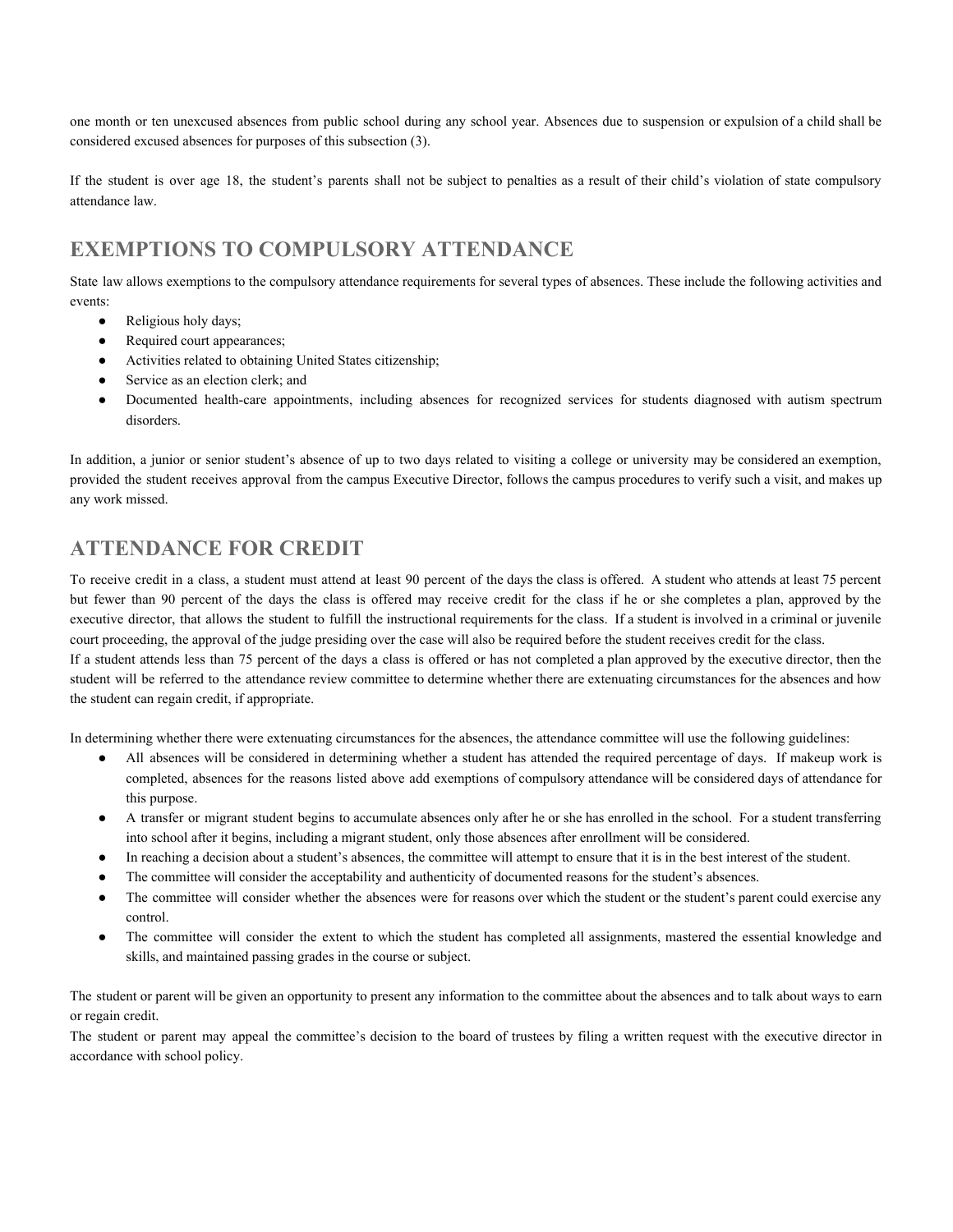The actual number of days a student must be in attendance in order to receive credit will depend on whether the class is for a full semester or for a full year.

#### **PARENT'S NOTE AFTER AN ABSENCE**

When a student must be absent from school, the student—upon returning to school—must bring a note, signed by the parent that describes the reason for the absence. A note signed by the student, even with the parent's permission, will not be accepted unless the student is 18 or older.

#### **DOCTOR'S NOTE AFTER AN ABSENCE FOR ILLNESS**

Upon return to school, a student absent for more than 5 consecutive days because of a personal illness must bring a statement from a doctor or health clinic verifying the illness or condition that caused the student's extended absence from school.

## **SOCIAL EVENTS**

School rules apply to all school social events. Guests attending these events are expected to observe the same rules as students, and the person inviting the guest will share responsibility for the conduct of his or her guest.

A student attending a social event will be asked to sign out when leaving before the end of the event; anyone leaving before the official end of the event will not be readmitted.

Homeroom parties shall be limited to one per homeroom per semester. The homeroom may choose to have a party on the day before we dismiss for Thanksgiving, Christmas, Spring Break, or Easter. Teachers may prefer no parties at all, if they so choose. No student will be allowed to leave school to go get food (e.g. pizza) or supplies. Any food or supplies for any homeroom party must be brought to school before first period. Students will not be allowed to miss class to prepare for a party.

## **COUNSELING**

#### **ACADEMIC COUNSELING**

Students and their parents are encouraged to talk with a school counselor, teacher, or principal to learn more about course offerings, the graduation requirements, and early graduation procedures. Each spring, students in grades 7 through 12 will be provided information on anticipated course offerings for the next year and other information that will help them make the most of academic and vocational opportunities.

To plan for the future each student should work closely with the counselor in order to enroll in the high school courses that best prepare him or her for attendance at a college, university, or training school, or for pursuit of some other type of advanced education. The counselor can also provide information about entrance exams and application deadlines, as well as information about automatic admission to state colleges and universities, financial aid, housing, and scholarships.

#### **PERSONAL COUNSELING**

The school counselor is available to assist students with a wide range of personal concerns, including such areas as social, family, or emotional issues, or substance abuse. The counselor may also make available information about community resources to address these concerns. A student who wishes to meet with the counselor should follow the appointment scheduling procedures or ask their advisement teacher.

#### **PSYCHOLOGICAL EXAMS, TESTS, OR TREATMENT**

The school will not conduct a psychological examination, test, or treatment without first obtaining the parent's written consent. Parental consent is not necessary when a psychological examination, test, or treatment is required by state or federal law for special education purposes.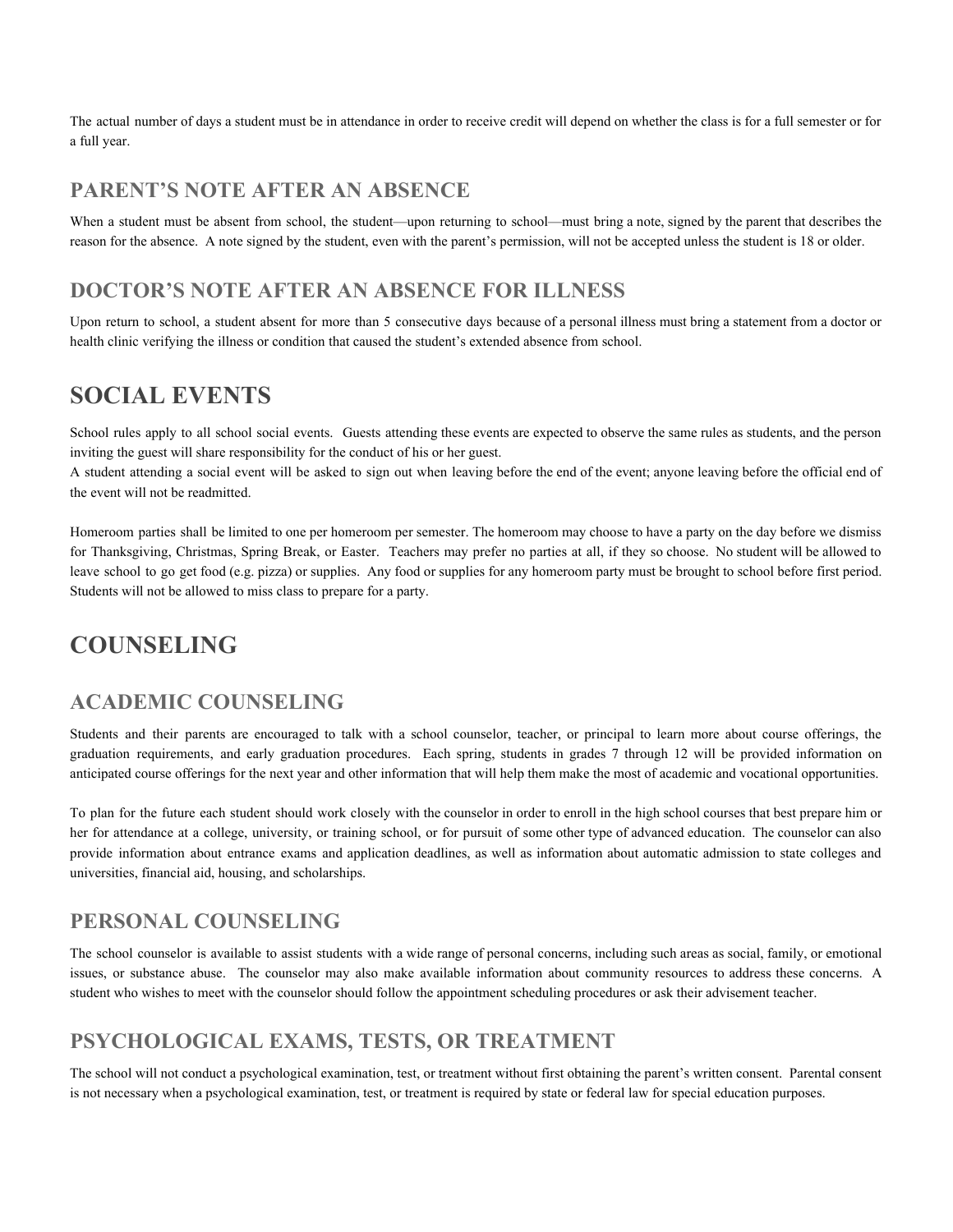## **CONDUCT AND DISCIPLINE**

## **BULLYING**

Bullying is the intentional targeting of a student and it can take physical, verbal, or social form. It can range from hitting, shoving, name-calling, threats to extort money or other possessions. Teasing can be considered bullying when it becomes hurtful, unkind, or constant. Some kids bully by shunning others and spreading rumors about them. Some may use email, chat rooms, instant messages, social networking websites, or text messages to taunt or hurt others' feelings. Bullying behavior is unacceptable, it will be taken seriously, and it will be promptly dealt with. Addenbrooke Classical Academy uses a bully-proofing program with students to bring awareness and teach strategies.

## **DISCIPLINE PHILOSOPHY AND PROCEDURES**

Addenbrooke Classical Academy students are expected to act appropriately at all times in the classroom and lunchroom, in the hallways and bathrooms, during recess, on field trips and at any school function. Students should be well-behaved and respect themselves, others, and property.

Appropriate behavior should follow our Four School Rules.

Four School Rules

- 1. Keep all communications honoring to one another and one-self.
- 2. Keep your hands and feet to yourselves.
- 3. Respect and obey all supervising adults.
- 4. Be a good caretaker of all things.

The purpose of "discipline" is inherent in the term itself. The term "discipline" derives from a word indicating a "learner" or "student" (disciple). It is not the intention of the school discipline policy to simply punish a student for wrongdoing, but to instruct, train, and educate that student so that he or she will make a better choice at the next opportunity. To accomplish this goal, a simple three-step process is encouraged: first, a teacher or administrator gives an instruction (communication). Next a student makes a decision to follow and obey that instruction or not (choice). Finally, the teacher (administrator) sees to it that an appropriate result is received (consequence); if the student obeys and responds properly the appropriate consequence is commendation (or reward), if not the student is corrected and "disciplined."

Each faculty member will receive direction and instruction in these procedures, and individual classroom guidelines will be established by the faculty. If these steps do not produce a positive response from the student, the administration will be invited into the procedure. It is the policy of Addenbrooke Classical Academy to communicate with parents as early in the process as is appropriate and warranted.

Inappropriate behavior is behavior that interferes with the teaching and learning process. It is Addenbrooke Classical Academy's philosophy that teachers have the right to teach and students have the right to learn. It should be noted that as a Jefferson County Public School, we follow the Jefferson County Public Schools Student Conduct Code. The Jefferson County Public Schools Student Conduct Code booklet may be found on our web-site.

For safety purposes, the school permits students to possess telecommunications devices, including mobile telephones; however, these devices must remain turned off during the instructional day and out of sight, including during all testing. The use of mobile telephones in locker rooms or restroom areas at any time while at school or at a school-related or school-sponsored event is strictly prohibited.

The use of cell phones in locker rooms or restroom areas at any time while at school or at a school-related or school-sponsored event is strictly prohibited.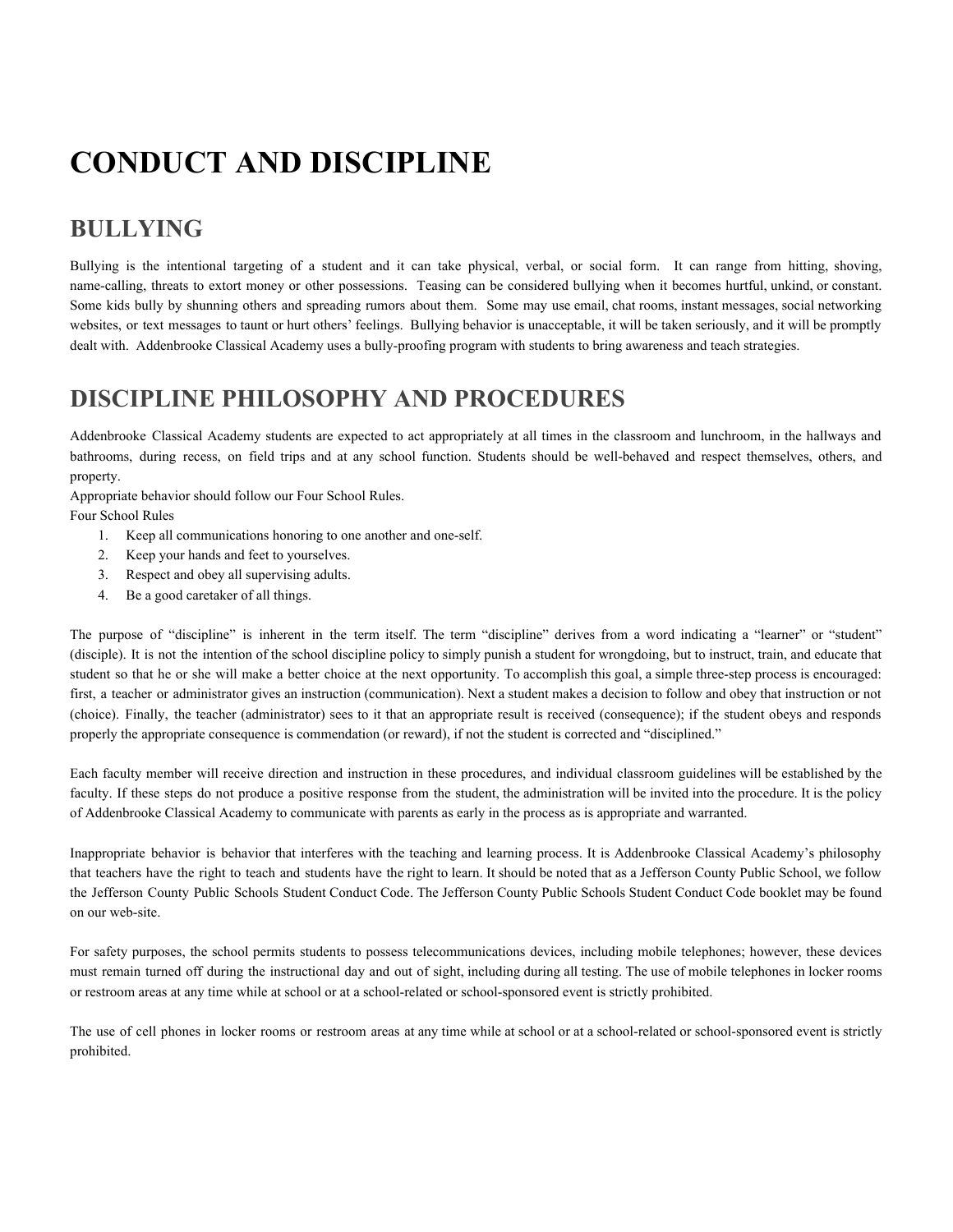A student who uses or displays a telecommunications device during the school day shall have the device confiscated. The [student/parent] may pick up the confiscated telecommunications device from the front desk at the end of the day. Confiscated telecommunications devices that are not retrieved by the student or student's parents will be disposed of after the notice required by law. The school will not be responsible for damaged, lost, or stolen telecommunications devices.

One of the most important lessons for any student to learn is how to respect authority, respect the rights of others, and take care of his or her own and others' property.

Additionally, no student will be allowed to disrupt the education of other students. Although it is necessary to have school and classroom rules, our emphasis will not be on do's and don'ts, but guiding the student to a proper response to any given situation. In order to accomplish this, discipline standards are enforced fairly and consistently (recognizing that due to age, experience, and other factors, not all students are the same and need individualized attention). Since the classroom teacher is the one who works closest with the children, he or she carries the bulk of the discipline responsibility. It is important that the teacher works closely with the parents in these matters and that communications are open and honest. It is of utmost importance that the teacher and parents work together as a team in discipline matters.

## **K-12 DISCIPLINE PROCEDURES**

Addenbrooke Classical Academy utilizes Incident and Discipline Reports to inform parents of behavior issues. These reports require a parent signature and that they be returned to school to insure that school-to-home communication has occurred. A phone call home is not always made for a discipline issue. Parents are welcome to call the adult issuing an Incident/Discipline Report if any further clarification of the incident is needed.

- 1. Classroom intervention: When appropriate, a supervising adult uses strategies such as redirection, Recovery, and verbal discussion to interrupt disruptive or unacceptable behavior.
- 2. The issuance of an Incident Report: An Incident Report may be issued to a student by a supervising staff member for an incident which reflects poor or unacceptable behavior. This form will state the facts of what has happened and the action taken by the staff member. A parent must sign this form and the student will return it the next day.
- 3. The issuance of a Discipline Report: A Discipline Report may be issued for those behaviors that are of a more serious nature or if a pattern of unacceptable behavior is established. This form will state the facts of what has happened and the action taken by the staff member. An administrator will be involved in this process. A parent must sign this form and the student will return it the next day.
- 4. Suspension: The principal or designee has the authority and option to suspend a student from school. Suspensions may occur based on grounds outlined in the Jefferson County Public Schools Student Conduct Code or at the principal's discretion.
- 5. Expulsion: Expulsion may occur based on grounds outlined in the Jefferson County Public Schools Student Conduct Code.

## **LAW ENFORCEMENT AGENCIES**

#### QUESTIONING OF STUDENTS

When law enforcement officers or other lawful authorities wish to question or interview a student at school, the principal will cooperate fully regarding the conditions of the interview, if the questioning or interview is part of a child abuse investigation. In other circumstances:

- The principal will verify and record the identity of the officer or other authority and ask for an explanation of the need to question or interview the student at school
- The principal ordinarily will make reasonable efforts to notify the parents unless the interviewer raises what the principal considers to be a valid objection.
- The principal ordinarily will be present unless the interviewer raises what the principal considers to be a valid objection.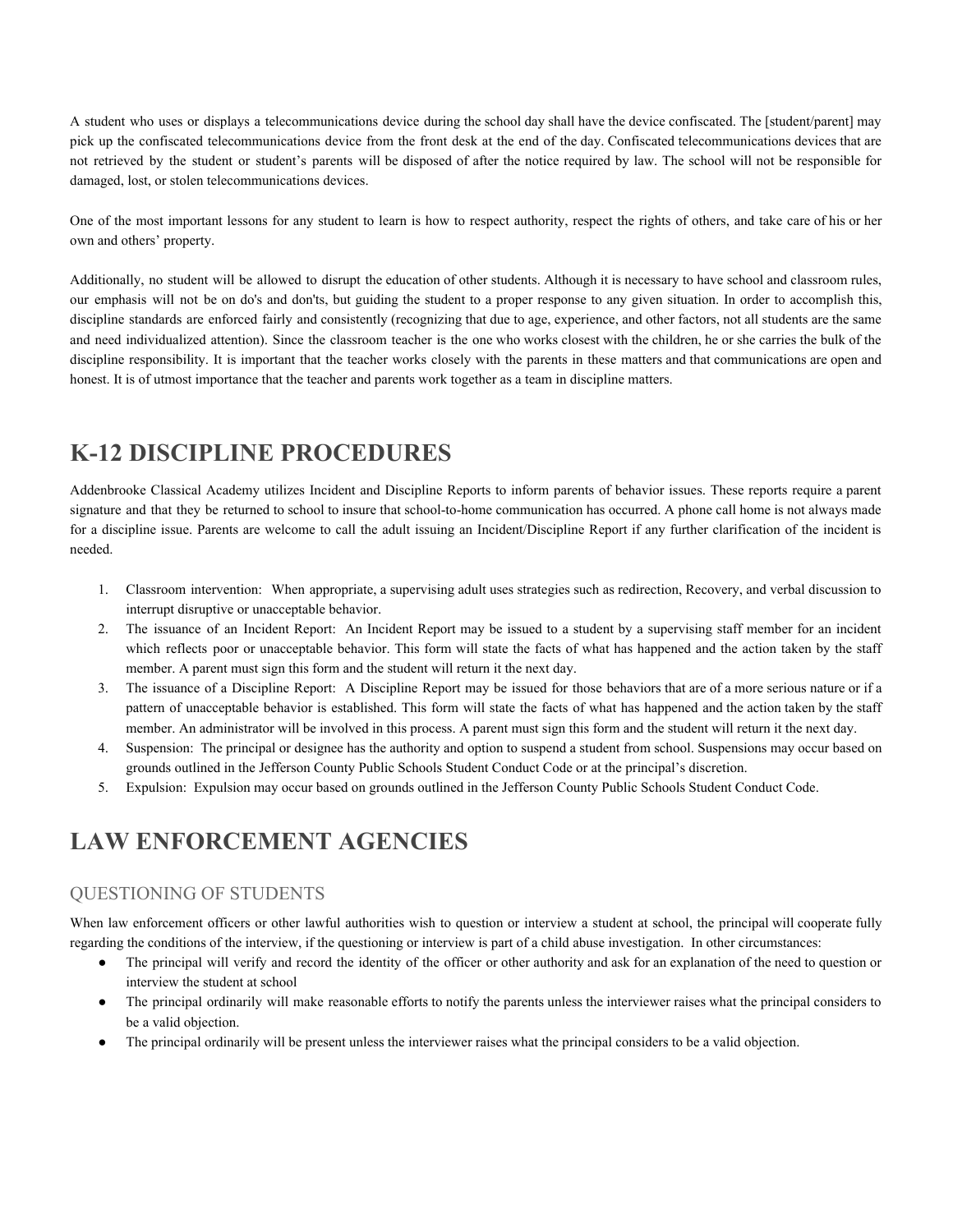#### STUDENTS TAKEN INTO CUSTODY

State law requires the school to permit a student to be taken into legal custody:

- To comply with an order of the juvenile court.
- To comply with the laws of arrest.
- By a law enforcement officer if there is probable cause to believe the student has engaged in delinquent conduct or conduct in need of supervision.
- By a probation officer if there is probable cause to believe the student has violated a condition of probation imposed by the juvenile court.

By an authorized representative of a law enforcement officer, or a juvenile probation officer, without a court order, under the conditions set out in the Family Code relating to the student's physical health or safety.

To comply with a properly issued directive to take a student into custody.

Before a student is released to a law enforcement officer or other legally authorized person, the principal will verify the officer's identity and, to the best of his or her ability, will verify the official's authority to take custody of the student. The principal will ordinarily attempt to notify the parent unless the officer or other authorized person raises what the principal considers to be a valid objection to notifying the parents. Because the principal does not have the authority to prevent or delay a student's release to a law enforcement officer, any notification will most likely be after the fact.

#### NOTIFICATION OF LAW VIOLATIONS

The school is required by state law to notify:

All instructional and support personnel who have responsibility for supervising a student who has been arrested or referred to the juvenile court for any felony offense or for certain misdemeanors. All instructional and support personnel who have regular contact with a student who is required to register as a sex offender or who has been convicted, received deferred prosecution, received deferred adjudication, or was adjudicated for delinquent conduct for any felony offense or certain misdemeanors.

### **SEARCHES**

In the interest of promoting student safety and attempting to ensure that schools are safe and drug free, school officials may from time to time conduct searches. Such searches are conducted without a warrant and as permitted by law.

#### **STUDENTS' DESKS AND LOCKERS**

Students' desks and lockers are school property and remain under the control and jurisdiction of the school even when assigned to an individual student. Students are fully responsible for the security and contents of their assigned desks and lockers. Students must be certain that their lockers are locked, and that the combinations are not available to others. Searches of desks or lockers may be conducted at any time there is reasonable cause to believe that they contain articles or materials prohibited by policy, whether or not a student is present. The parent will be notified if any prohibited items are found in the student's desk or locker.

#### **Vehicles on Campus**

Vehicles parked on school property are under the jurisdiction of the school. School officials may search any vehicle any time there is reasonable cause to do so, with or without the permission of the student. A student has full responsibility for the security and content of his or her vehicle and must make certain that it is locked and that the keys are not given to others.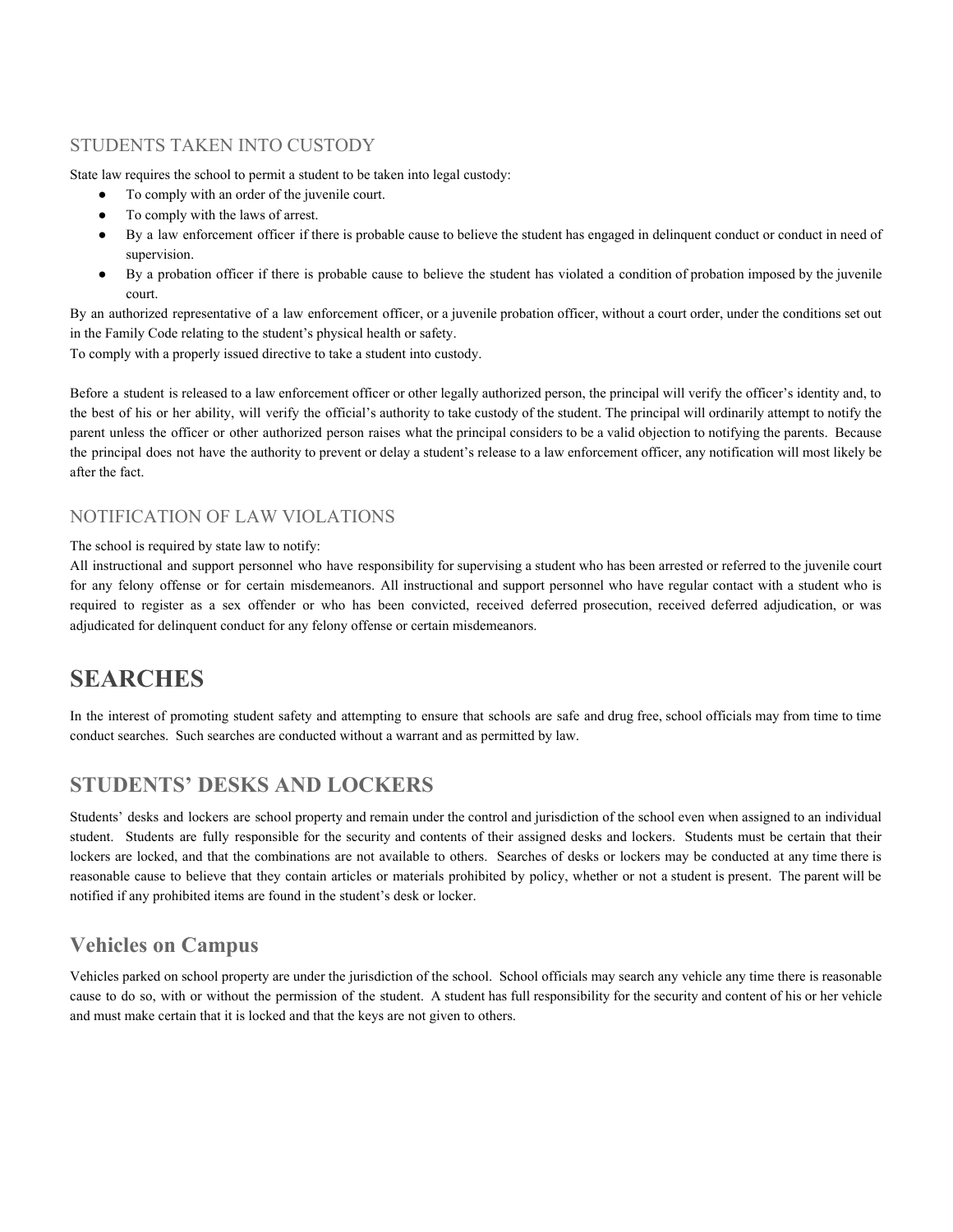#### **Trained Dogs**

The School will use trained dogs to alert school officials to the presence of prohibited or illegal items, including drugs and alcohol. At any time, trained dogs may be used around lockers and the areas around vehicles parked on school property. Searches of classrooms, common areas, or student belongings may also be conducted by trained dogs when students are not present. An item in a classroom, a locker, or a vehicle to which a trained dog alerts may be searched by school officials.

## **VANDALISM**

The taxpayers of the community have made a sustained financial commitment for the construction and upkeep of school facilities. To ensure that school facilities can serve those for whom they are intended—both this year and for years to come—littering, defacing, or damaging school property is not tolerated. Students will be required to pay for damages they cause and will be subject to criminal proceedings as well as disciplinary consequences in accordance with the Discipline Code.

#### **HABITUALLY DISRUPTIVE STUDENT PROCESS**

State law and District policy define disruptive behavior as behavior initiated, willful, and overt on the part of the student and which requires the attention of school personnel to deal with the disruption. Any student who displays a pattern of disruptive behavior may be placed on the Habitually Disruptive Student Process and will have a behavior plan developed. If the student continues to engage in disruptive behavior (after being placed on the Habitually Disruptive Process) and receives a third suspension in the Habitually Disruptive Process in any one school year, he or she shall be declared a habitually disruptive student and shall be subject to a mandatory expulsion process.

#### **MANDATORY EXPULSION PROCESS**

After a child receives a third suspension in the Habitually Disruptive Student Process, the sale of illegal drugs, possession of a weapon with the intent to threaten or harm or does harm a student, and/or possession of a firearm, the mandatory expulsion process begins. Expulsion may also occur for other serious violations as described in the Jefferson County Public Schools Student Conduct Code.

#### **DISRUPTIVE BEHAVIOR AND STUDENTS WITH DISABILITIES**

Students with disabilities are subject to suspension and expulsion on the same grounds as students without disabilities, except that such students are subject to the special considerations and procedures outlined in the Jefferson County Public Schools Student Conduct Code.

#### **ENVIRONMENT**

It is the policy of Addenbrooke Classical Academy to maintain an environment for its students that is free from alcohol, drugs, and any form of harassment. Any student caught partaking in these activities will face administrative action, and perhaps district or legal involvement, ranging from suspension or expulsion to legal/criminal charges against the student. In these cases, the school resource officer or other officers of the jurisdiction may question students, and parental notification will take place consistent with the Jefferson County School District guidelines. Students and parents are encouraged to carefully read the Jefferson County Public Schools Student Conduct Code distributed by the Jefferson County School District. The administration of Addenbrooke Classical Academy is bound to follow these procedures and directives. Complaints of any kind of harassment will be handled without delay in a manner that considers the interests of both the complainant and respondent.

Reporting: Any student witnessing or suffering harassment shall immediately report the matter to his or her teacher. If a student feels like the complaint was not resolved, he or she may then report the matter to an administrator. The teacher or administrator receiving the complaint will initiate the investigation process. Retaliation is prohibited for reports of harassment made in good faith.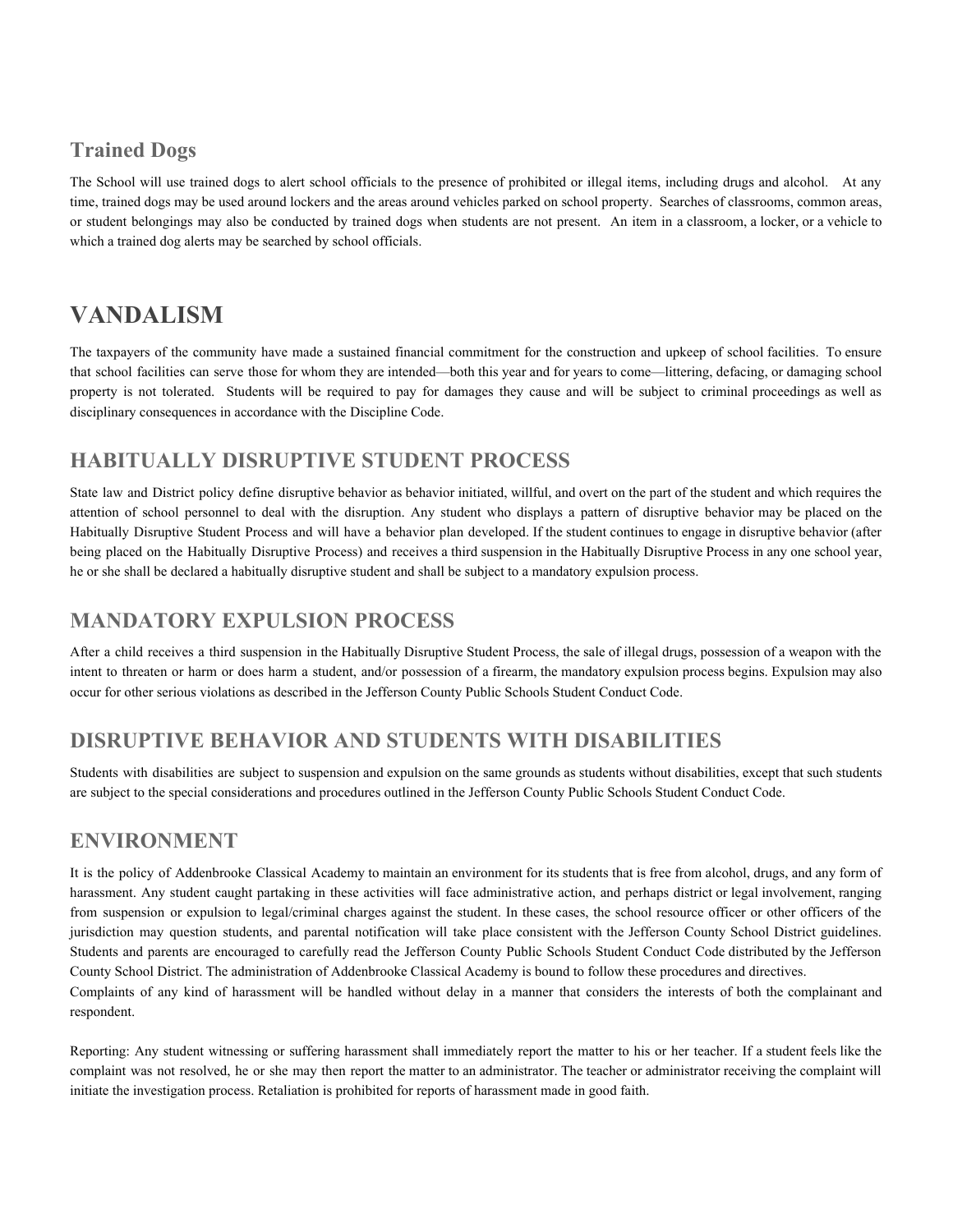### **DATING VIOLENCE, DISCRIMINATION, HARASSMENT, AND RETALIATION**

The school believes that all students learn best in an environment free from dating violence, discrimination, harassment, and retaliation and that their welfare is best served when they are free from this prohibited conduct while attending school. Students are expected to treat other students and school employees with courtesy and respect; to avoid behaviors known to be offensive; and to stop those behaviors when asked or told to stop. School employees are expected to treat students with courtesy and respect.

The board has established policies and procedures to prohibit and promptly respond to inappropriate and offensive behaviors that are based on a person's race, color, religion, gender, national origin, disability, or any other basis prohibited by law.

#### **DATING VIOLENCE**

Dating violence occurs when a person in a current or past dating relationship uses physical, sexual, verbal, or emotional abuse to harm, threaten, intimidate, or control the other person in the relationship. This type of conduct is considered harassment if the conduct is so severe, persistent, or pervasive that it affects the student's ability to participate in or benefit from an educational program or activity; creates an intimidating, threatening, hostile, or offensive educational environment; or substantially interferes with the student's academic performance.

Examples of dating violence against a student may include, but are not limited to, physical or sexual assaults, name-calling, put-downs, threats to hurt the student or the property belonging to the student, threats to commit suicide or homicide if the student ends the relationship, attempts to isolate the student from friends and family, stalking, or encouraging others to engage in these behaviors.

#### **DISCRIMINATION**

Discrimination is defined as any conduct directed at a student on the basis of race, color, religion, gender, national origin, disability, or any other basis prohibited by law, which negatively affects the student.

#### **HARASSMENT**

Harassment, in general terms, is conduct so severe, persistent, or pervasive that it affects the student's ability to participate in or benefit from an educational program or activity; creates an intimidating, threatening, hostile, or offensive educational environment; or substantially interferes with the student's academic performance. A copy of the school's policy is available in the executive director's office.

Examples of harassment may include, but are not limited to, offensive or derogatory language directed at a person's religious beliefs or practices, accent, skin color, or need for accommodation; threatening or intimidating conduct; offensive jokes, name-calling, slurs or rumors; physical aggression or assault; graffiti or printed material promoting racial, ethnic, or other negative stereotypes; or other kinds of aggressive conduct such as theft or damage to property.

#### **SEXUAL HARASSMENT**

Sexual harassment of a student by an employee, volunteer, or another student is prohibited.

Sexual harassment of a student by an employee or volunteer does not include necessary or permissible physical contact not reasonably construed as sexual in nature. However, romantic and other inappropriate social relationships, as well as all sexual relationships between students and School employees are prohibited, even if consensual.

Examples of prohibited sexual harassment may include, but not be limited to, touching private body parts or coercing physical contact that is sexual in nature; sexual advances; jokes or conversations of a sexual nature; and other sexually motivated conduct, communications, or contact.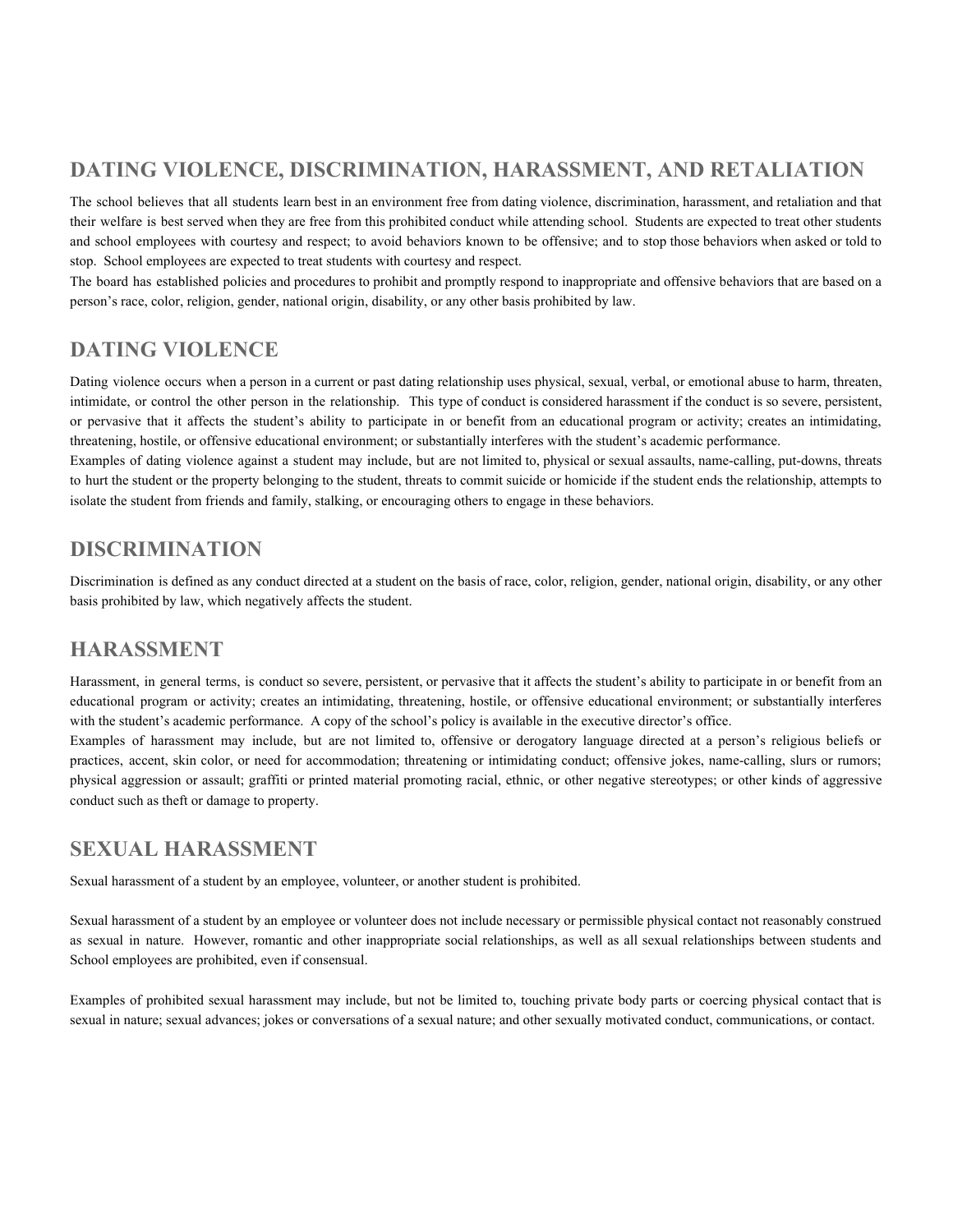#### **RETALIATION**

Retaliation against a person who makes a good faith report of discrimination or harassment, including dating violence, is prohibited. Retaliation against a person who is participating in an investigation of alleged discrimination or harassment is also prohibited. A person who makes a false claim or offers false statements or refuses to cooperate with a School investigation, however, may be subject to appropriate discipline.

Retaliation against a student might occur when a student receives threats from another student or an employee or when an employee imposes an unjustified punishment or unwarranted grade reduction. Retaliation does not include petty slights and annoyances from other students or negative comments from a teacher that are justified by a student's poor academic performance in the classroom.

## **GENERAL POLICIES**

## **STUDENT INFORMATION RELEASE**

Certain "directory information," including the student's full name, address, and telephone number, will not be released without parental consent except in the school directory. Authorization for inclusion in the directory is in the form completed at registration. Classroom activities and events sponsored by the school occasionally are photographed or videotaped by school employees or representatives of the news media for publication in newspapers or broadcast on television or for use in school newsletters, brochures, etc. If for any reason you DO NOT wish to have your student(s) photographed or videotaped for these purposes, you must notify the office in writing.

## **STUDENT TELEPHONE USE**

Students who bring their own telephones to school must keep them safely and securely stored in their backpacks. They may not be utilized during school hours and the school takes no responsibility for their use or loss.

## **TRANSFERS AND WITHDRAWALS**

Students transferring from school must be cleared through the school office.

Students being withdrawn from school permanently must be checked out through the school office. If possible, please notify the school office in advance of pending transfers or withdrawals. If a student leaves school permanently for any reason, the following procedure must be followed. 1. Parents should make their intention of withdrawing known to the office. 2. The office will issue a withdrawal form. 3. The office will check with the staff to see that all books and materials have been returned. 4. Student fees will not be refunded. Fund raising or student field experience fees are not refundable. 5. The office will prepare an attendance sheet that indicates the days present and absent. 6. The office will make a copy of the student's immunization record and attach it to the withdrawal sheet. The student will take these items to the new school.

## **VISITORS AND VOLUNTEERS**

Addenbrooke Classical Academy is a closed campus. All visitors and volunteers must check in at the school office and check out as they leave. Visitors and volunteers are welcome in the classroom as long as they do not cause any disruption. During the time visitors or volunteers are in the building, a nametag, which is available at the office, must be worn.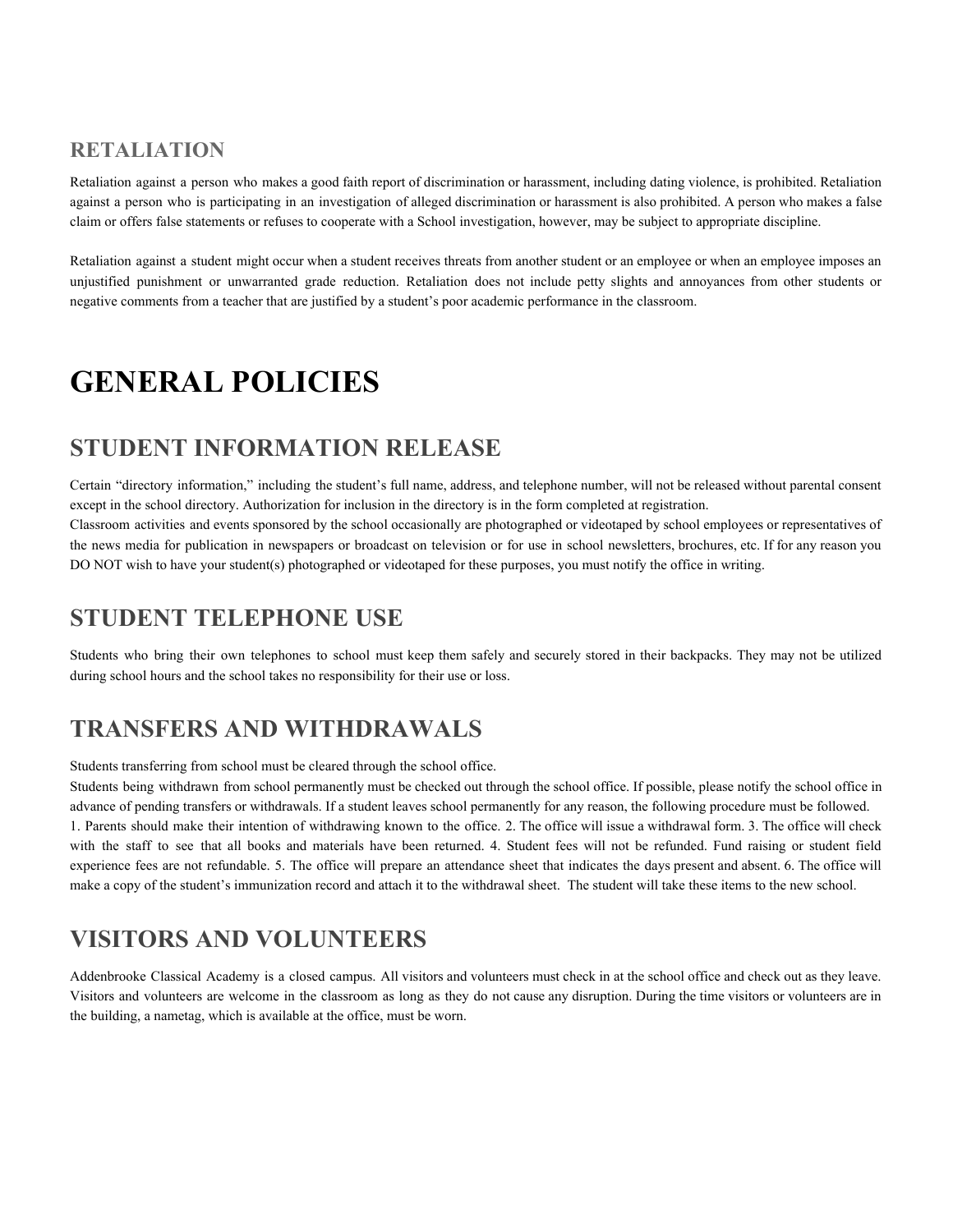## **BEFORE AND AFTER SCHOOL FOR STUDENTS**

Class hours are from 8:00 am to 3:20 pm for Full day Kindergarten through 5th Grade. The first bell rings at 8:00 am. Students should not arrive any earlier than 7:45 am and be picked up no later than 3:35 pm. Students attending the half-day am kindergarten will be dismissed at 11:30 am and should be picked up no later than 11:45 am.

Children should be picked up no later than 3:45 pm, unless they have a school activity after school. Children remaining after 3:40 pm will be supervised in After-Care, our after school daycare, and will be charged accordingly. The office will contact the parents requesting that they pick up their child.

Children participating in after school activities should be picked up promptly after the activity ends. The school cannot be responsible for students not picked up on time. If this becomes a problem stud

## **HEALTH AND MEDICINE**

#### **PHYSICAL ACTIVITY FOR STUDENTS IN MIDDLE SCHOOL**

Students in middle or junior high school shall engage in 30 minutes of vigorous physical activity per day for at least four semesters OR at least 225 minutes of moderate or vigorous physical activity within a two-week period for at least four semesters.

The school offers 50 minutes of physical activity to students in middle or junior high school to meet School physical education requirements for these grades. For additional information on the school's requirement and programs regarding elementary, middle, and junior high school student physical activity requirements, please see the principal.

#### **VENDING MACHINES**

The school has adopted policies and implemented procedures to comply with state and federal food service guidelines for restricting student access to vending machines. For more information regarding these policies and guidelines see the principal.

#### **TOBACCO PROHIBITED**

The school and its staff strictly enforce prohibitions against the use of tobacco products by students and others on school property and at school-sponsored and school-related activities.

#### **IMMUNIZATION**

A student must be fully immunized against certain diseases or must present a certificate or statement that, for medical reasons or reasons of conscience, including a religious belief, the student will not be immunized. For exemptions based on reasons of conscience, only official forms issued by the Statutes regarding school entry: Colorado Revised Statutes: 4S/C1H/O0 9OL ENTRY IMMUNIZATION Title 25 (Health), Article 4 (Disease Control), Part 9 (School Entry Immunization). If the parent is seeking an exemption for more than one student in the family, a separate form must be provided for each student.

The immunizations required are: diphtheria, rubella (measles), rubella (German measles), mumps, tetanus, pertussis, poliomyelitis, hepatitis A, hepatitis B, and varicella (chicken pox). The school nurse can provide information on age-appropriate doses or on an acceptable physician-validated history of illness required by the Colorado Department of Public Health and Environment. Proof of immunization may be established by personal records from a licensed physician or public health clinic with a signature or rubber-stamp validation.

If a student should not be immunized for medical reasons, the student or parent must present a certificate signed by a U.S. licensed physician stating that, in the doctor's opinion, the immunization required poses a significant risk to the health and well-being of the student or member of the student's family or household. This certificate must be renewed yearly unless the physician specifies a life-long condition.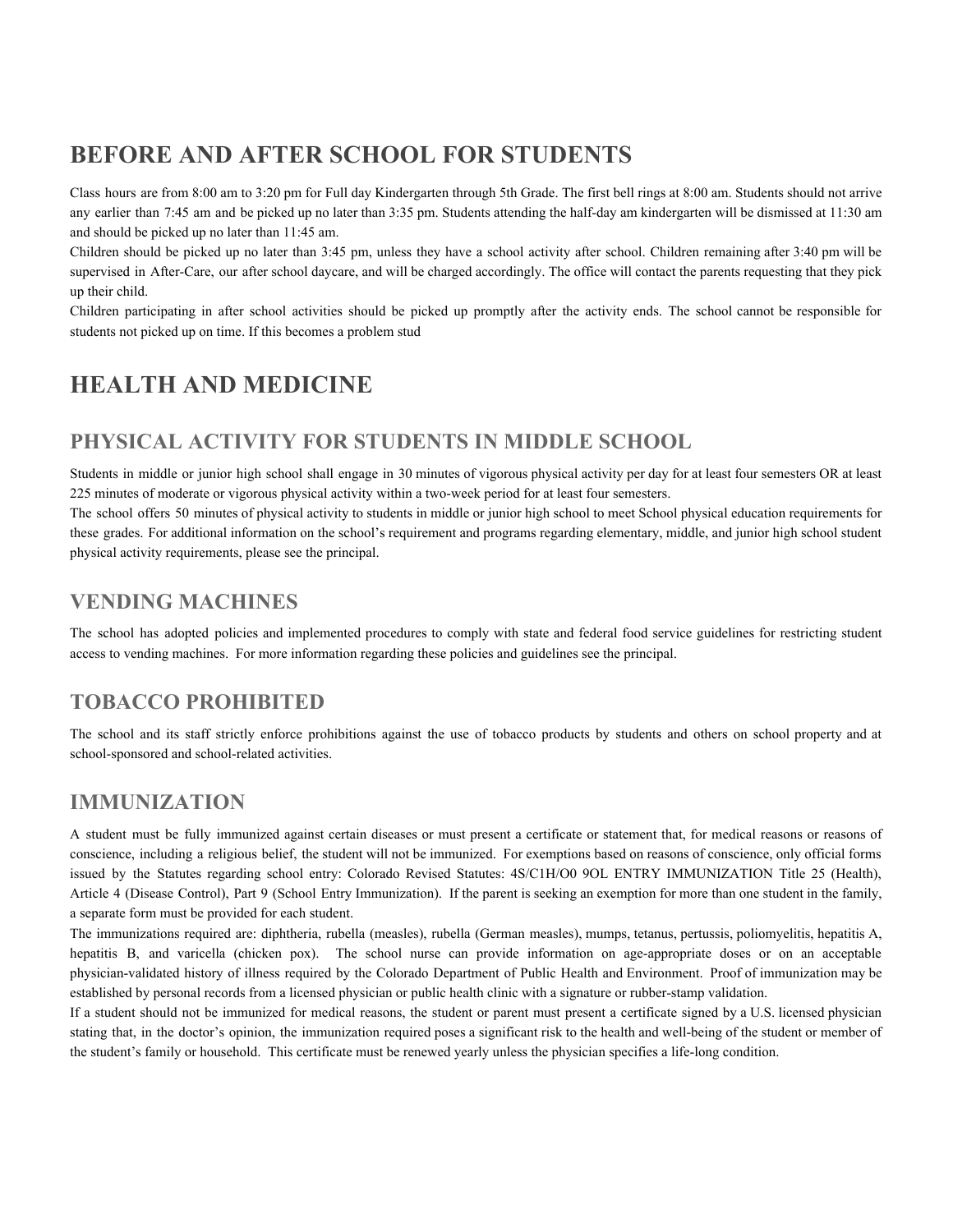#### **MEDICINE AT SCHOOL**

#### CLINIC

The school office has a clinic. Parents should bring special health problems to the attention of the teacher and the clinic aide.

The purpose of the clinic is to provide first aid and to screen students complaining of illness. It is imperative that someone be available and prepared to pick up his or her student in the event of illness or accident. A sick student must be picked up within 30 minutes of the school contacting the parent or emergency contact. The school does not have facilities to keep students who are contagious or are so ill that they need to be in bed.

#### MEDICATION POLICY

All prescription medication and over the counter medication should be sent to the clinic in their original container, properly labeled with a date, the name of the child, the name of the medication, the directions for taking the medicine and the name and telephone number of the doctor prescribing the medication. Over the counter medications should also be in their original container and labeled with the date, the name of the child, and the directions for taking the medicine. Only medications in their original container will be given to a student. A completed medication form #924 must accompany the medicine. No medicine will be dispensed from the clinic unless a completed form is on file. It is the parent's responsibility to make sure that there is an ample supply of medication for the student. Students may not self-medicate at the school.

In certain emergency situations, the school will maintain and administer to a student nonprescription medication, but only: In accordance with the guidelines developed with the School's medical advisor; and When the parent has previously provided written consent to emergency treatment on the school's form.

A student with asthma or severe allergic reaction (anaphylaxis) may be permitted to possess and use prescribed asthma or anaphylaxis medication at school or school-related events only if he or she has written authorization from his or her parent and a physician or other licensed health-care provider. The student must also demonstrate to his or her physician or health-care provider and to the school nurse the ability to use the prescribed medication, including any device required to administer the medication.

If the student has been prescribed asthma or anaphylaxis medication for use during the school day, the student and parents should discuss this with the school nurse or principal.

In accordance with a student's individual health plan for management of diabetes, a student with diabetes will be permitted to possess and use monitoring and treatment supplies and equipment while at school or at a school-related activity. See the school nurse or principal for information.

### **Psychotropic Drugs**

A psychotropic drug is a substance used in the diagnosis, treatment, or prevention of a disease or as a component of a medication. It is intended to have an altering effect on perception, emotion, or behavior and is commonly described as a mood- or behavior-altering substance. Teachers and other school employees may discuss a student's academic progress or behavior with the student's parents or another employee as appropriate; however, they are not permitted to recommend use of psychotropic drugs. A school employee who is a registered nurse, an advanced nurse practitioner, a physician, or a certified or credentialed mental health professional can recommend that a student be evaluated by an appropriate medical practitioner, if appropriate.

## **SAFETY**

Student safety on campus and at school-related events is a high priority of the school. Although the school has implemented safety procedures, the cooperation of students is essential to ensuring school safety. A student should:

Avoid conduct that is likely to put the student or other students at risk.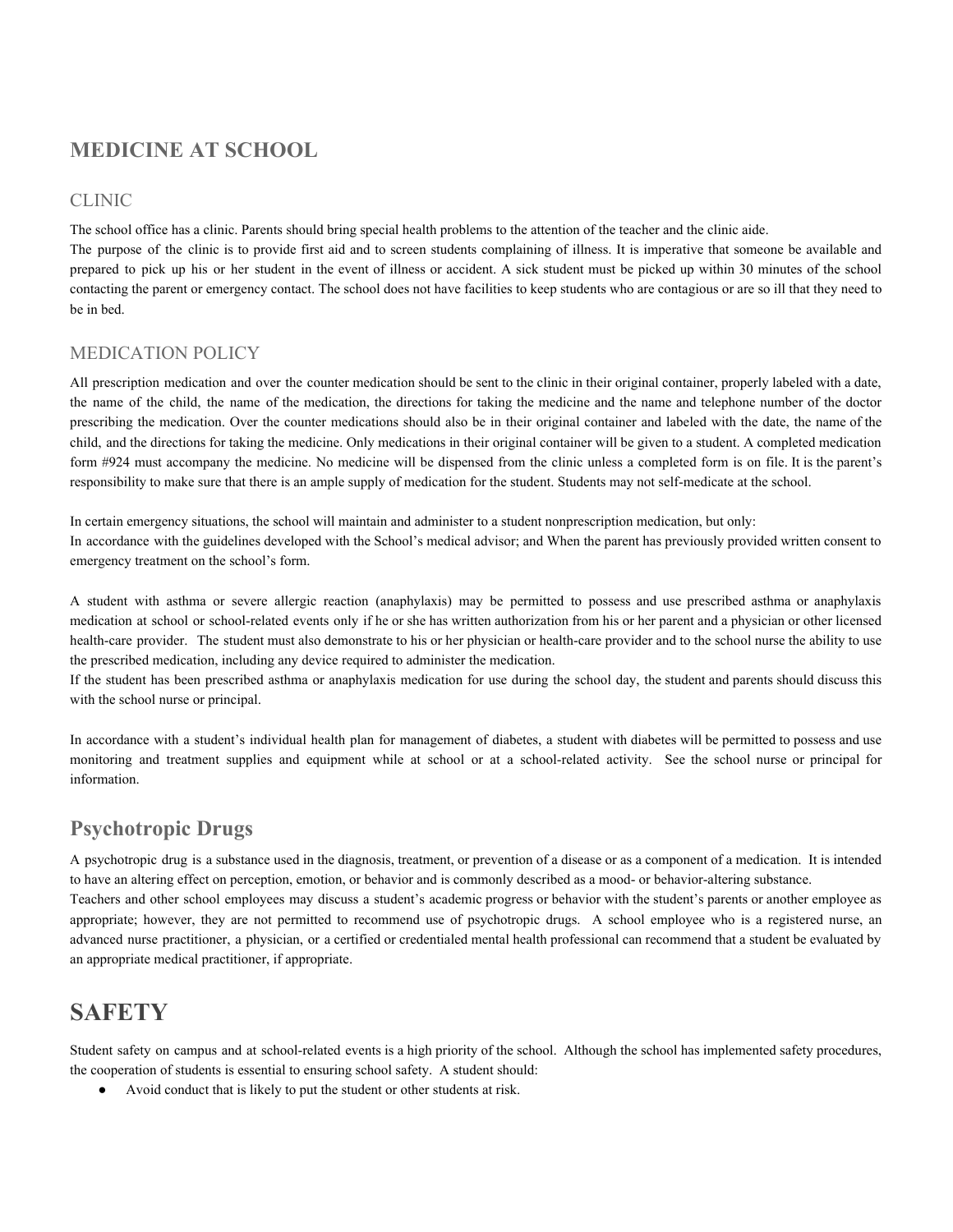- Follow the behavioral standards in this handbook and the Discipline Code, as well as any additional rules for behavior and safety set by the principal, teachers, or bus drivers.
- Remain alert to and promptly report to a teacher or the principal any safety hazards, such as intruders on campus or threats made by any person toward a student or staff member.
- Know emergency evacuation routes and signals.
- Follow immediately the instructions of teachers, bus drivers, and other school employees who are overseeing the welfare of students.

#### **ACCIDENT INSURANCE**

Soon after the school year begins, parents will have the opportunity to purchase low-cost accident insurance that would help meet medical expenses in the event of injury to their child.

#### **DRILLS: FIRE, TORNADO, AND OTHER EMERGENCIES**

From time to time, students, teachers, and other school employees will participate in drills of emergency procedures. When the alarm is sounded, students should follow the direction of teachers or others in charge quickly, quietly, and in an orderly manner.

#### **EMERGENCY MEDICAL TREATMENT AND INFORMATION**

If a student has a medical emergency at school or a school-related activity when the parent cannot be reached, the school would need to have written parental consent to obtain emergency medical treatment, and information about allergies to medications, foods, insect bites, etc. Therefore, parents are asked each year to complete an emergency care consent form. Parents should keep emergency care information up-to-date (name of doctor, emergency phone numbers, allergies, etc.). Please contact the school nurse to update any information that the nurse or the teacher needs to know.

#### **EMERGENCY SCHOOL-CLOSING INFORMATION**

Announcements of school closings due to bad weather or other emergencies will be made on the radio and on television stations in accordance with Jefferson County Public Schools decisions.

#### **VIDEO CAMERAS**

For safety purposes, video/audio equipment may be used to monitor student behavior on buses and in common areas on campus. Students will not be told when the equipment is being used.

The principal will review the video/audio recordings routinely and document student misconduct. Discipline will be in accordance with the Discipline Code.

#### **VISITORS TO THE SCHOOL**

Parents and others are welcome to visit our school. For the safety of those within the school and to avoid disruption of instructional time, all visitors must first report to the school's main office and must comply with all applicable school policies and procedures.

Visits to individual classrooms during instructional time are permitted only with approval of the principal and teacher and only so long as their duration or frequency does not interfere with the delivery of instruction or disrupt the normal school environment. All visitors are expected to demonstrate the highest standards of courtesy and conduct; disruptive behavior will not be permitted.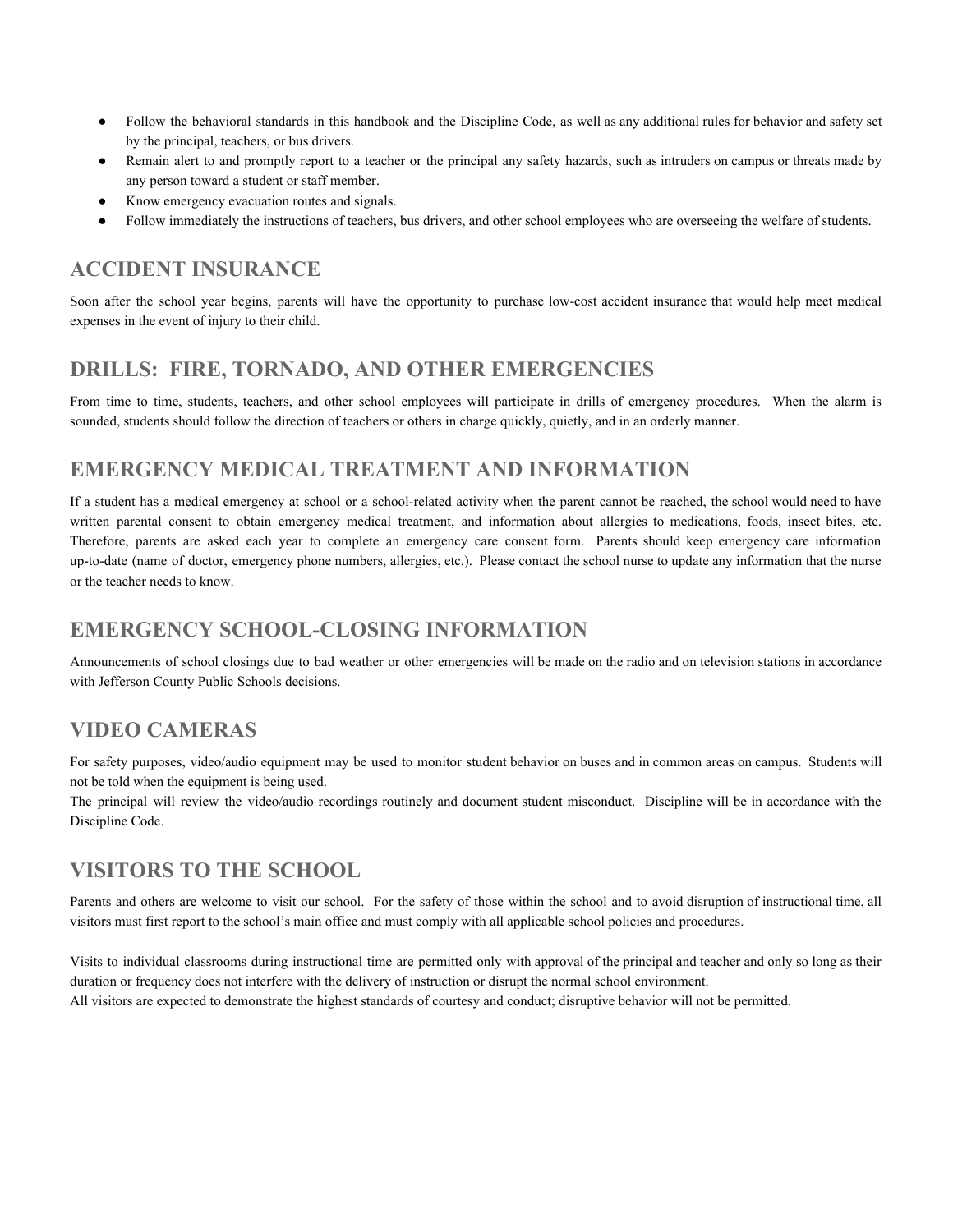## **OTHER POLICIES**

## **"OPTING OUT" OF SURVEYS AND ACTIVITIES**

As a parent, you have a right to receive notice of and deny permission for your child's participation in:

Any survey concerning the private information listed above, regardless of funding.

School activities involving the collection, disclosure, or use of personal information gathered from your child for the purpose of marketing or selling that information.

Any non emergency, invasive physical examination or screening required as a condition of attendance, administered and scheduled by the school in advance and not necessary to protect the immediate health and safety of the student. Exceptions are hearing, vision, or scoliosis screenings, or any physical exam or screening permitted or required under state law. See policies EF and FFAA.

## **REVIEWING INSTRUCTIONAL MATERIALS**

As a parent, you have a right to review teaching materials, textbooks, and other teaching aids and instructional materials used in the curriculum, and to examine tests that have been administered to your child.

[See also, Removing a Student from Human Sexuality Instruction for additional information.]

Inspecting Surveys

- As a parent, you may inspect a survey created by a third party before the survey is administered or distributed to your child.
- You may review your child's student records including:
	- Attendance records
	- Test scores,
	- Grades,
	- Disciplinary records,
	- Counseling records,
	- Psychological records,
	- Applications for admission,
	- Health and immunization information,
	- Other medical records,
	- Teacher and counselor evaluations,
	- Reports of behavioral patterns, and
	- State assessment instruments that have been administered to your child.

## **COMPLAINTS AND CONCERNS**

Usually student or parent complaints or concerns can be addressed by a phone call or a conference with the teacher, principal or executive director. For those complaints and concerns that cannot be handled so easily, the school has adopted a standard complaint policy. A copy of this policy may be obtained in the administration office.

In general, the student or parent should first attempt to solve a concern or issue with the teacher or staff member. If unresolved, the student or parent should submit a written complaint and request a conference with the principal. If the concern is still unresolved, a request for a conference should be sent to the executive director. If still unresolved, the school provides for the complaint to be presented to the board of trustees.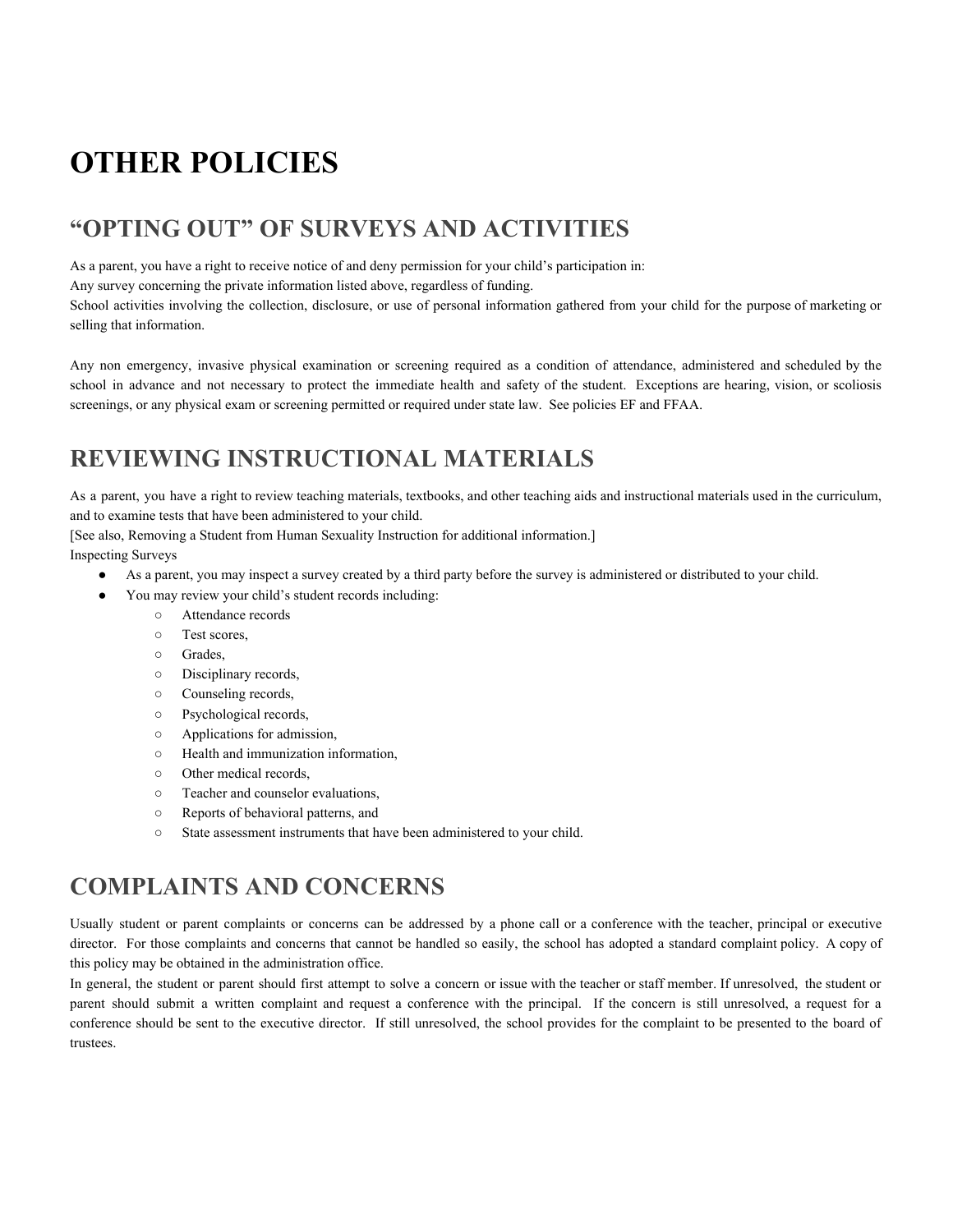## **STUDENT RECORDS**

Both federal and state laws safeguard student records from unauthorized inspection or use and provide parents and eligible students certain rights of privacy. Before disclosing any personally identifiable information from a student's records, the school must verify the identity of the person, including a parent or the student, requesting the information. For purposes of student records, an "eligible" student is one who is 18 or older OR who is attending an institution of postsecondary education.

Virtually all information pertaining to student performance, including grades, test results, and disciplinary records, is considered confidential educational records. Release is restricted to:

The parents—whether married, separated, or divorced—unless the school is given a copy of a court order terminating parental rights or the right to access a student's education records.

Federal law requires that, as soon as a student becomes 18, is emancipated by a court, or enrolls in a post-secondary institution, control of the records goes to the student. The parents may continue to have access to the records, however, if the student is a dependent for tax purposes and under limited circumstances when there is a threat to the health and safety of the student or other individuals.

School officials who have what federal law refers to as a "legitimate educational interest" in a student's records. School officials would include trustees and employees, such as the executive director, administrators, teachers, counselors, diagnosticians, and support staff; a person or company with whom the School has contracted or allowed to provide a particular service or function (such as an attorney, consultant, auditor, medical consultant, therapist, or volunteer); a parent or student serving on a school committee; or a parent or student assisting a school official in the performance of his or her duties. "Legitimate educational interest" in a student's records includes working with the student; considering disciplinary or academic actions, the student's case, or an individualized education program for a student with disabilities; compiling statistical data; reviewing an educational record to fulfill the official's professional responsibility; or investigating or evaluating programs.

Individuals granted access in response to a subpoena or court order.

A school or institution of postsecondary education to which a student seeks or intends to enroll or in which he or she subsequently enrolls.

Release to any other person or agency—such as a prospective employer or for a scholarship application—will occur only with parental or student permission as appropriate.

The executive director is custodian of all records for currently enrolled students at the assigned school. The executive director is the custodian of all records for students who have withdrawn or graduated.

Records may be inspected by a parent or eligible student during regular school hours. The records custodian or designee will respond to reasonable requests for explanation and interpretation of the records. The address of the executive director's office is 3940 S. Teller St., Lakewood, CO 80235.

A parent (or eligible student) may inspect the student's records and request a correction if the records are considered inaccurate, misleading, or otherwise in violation of the student's privacy rights. A request to correct a student's record should be submitted to the executive director. The request must clearly identify the part of the record that should be corrected and include an explanation of how the information in the record is inaccurate. If the school refuses the request to amend the records, the parent or eligible student has the right to request a hearing. If the records are not amended as a result of the hearing, the parent of eligible student has 30 school days to exercise the right to place a statement commenting on the information in the student's record. Although improperly recorded grades may be challenged, contesting a student's grade in a course is handled through the general complaint process found in the Dispute Resolution Section.

The school's policy regarding student records is available from the executive director's office.

The parents' or eligible students' right of access to and copies of student records do not extend to all records. Materials that are not considered educational records – such as a teacher's personal notes about a student that are shared only with a substitute teacher – do not have to be made available to the parents or student.